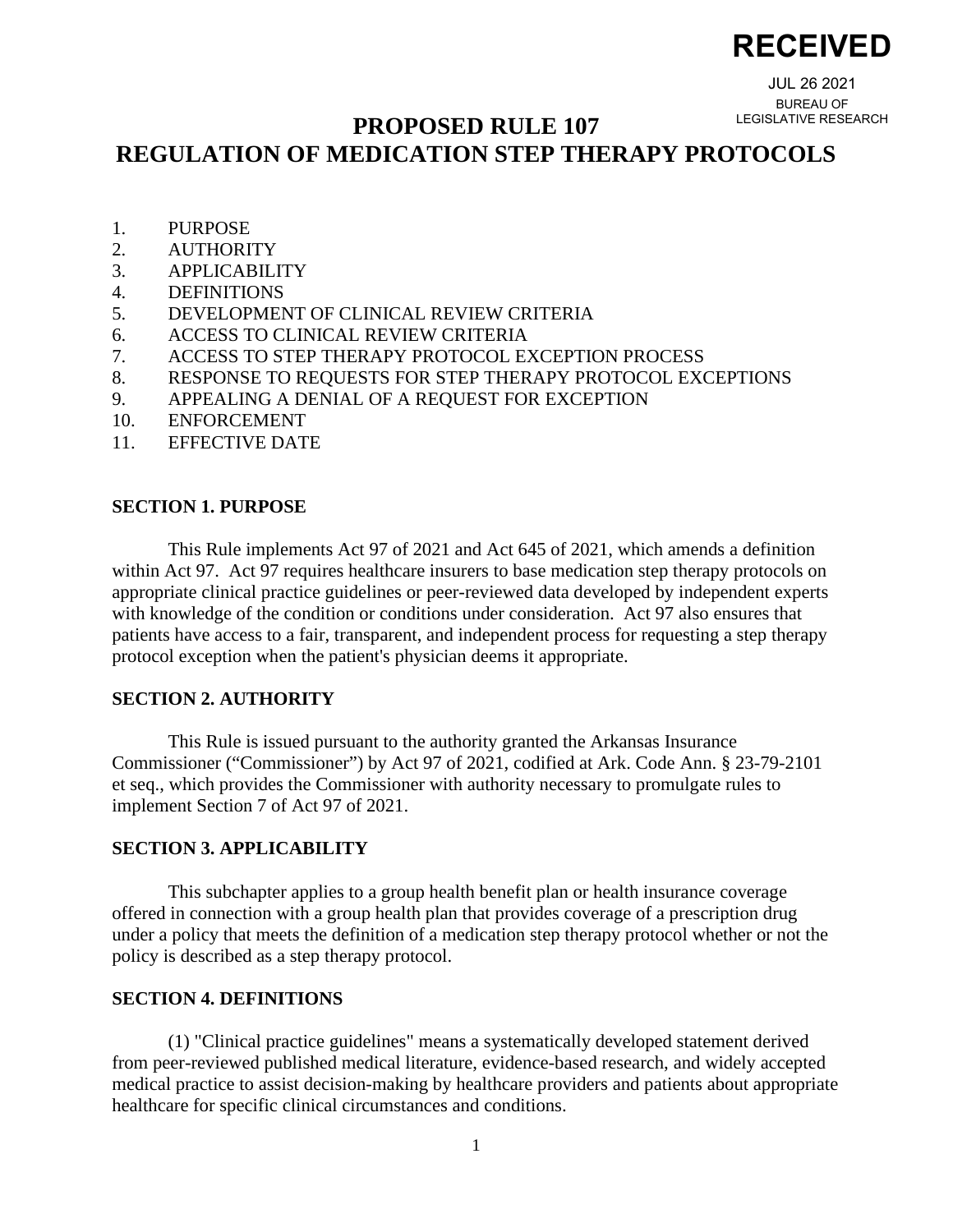(2) "Clinical review criteria" means the written screening procedures, decision abstracts, clinical protocols, and clinical practice guidelines used by a healthcare insurer, health benefit plan, or utilization review organization to determine the medical necessity and appropriateness of healthcare services.

(3) "Generic equivalent" means a drug rated "A" or "B" by the United States Preventive Taskforce that is pharmaceutically and therapeutically equivalent to the drug prescribed.

(4) (a) "Health benefit plan" means an individual, blanket, or any group plan, policy, or contract for healthcare services issued, renewed, or extended in this state by a healthcare insurer, health maintenance organization, hospital medical service corporation, or self-insured governmental or church plan in this state.

(b) "Health benefit plan" includes:

(1) Indemnity and managed care plans;

(2) Plans providing health benefits to state and public school employees under Ark. Code Ann. § 21-5-401 et seq.; and

(3) Individual qualified health insurance plans under Ark. Code Ann. § 23- 61-1001 et seq.

(c) "Health benefit plan" does not include:

(1) A disability income plan;

(2) A credit insurance plan;

(3) Insurance coverage issued as a supplement to liability insurance;

(4) Medical payments under an automobile or homeowner insurance plan;

(5) A health benefit plan provided under Arkansas Constitution, Article 5, § 32, the Workers' Compensation Law, Ark. Code Ann. § 11-9-101 et seq., and the Public Employee Workers' Compensation Act, Ark. Code Ann. § 21-5-601 et seq.;

(6) A plan that provides only indemnity for hospital confinement;

(7) An accident-only plan;

(8) A specified disease plan;

(9) A plan that provides only dental benefits or eye and vision care benefits; or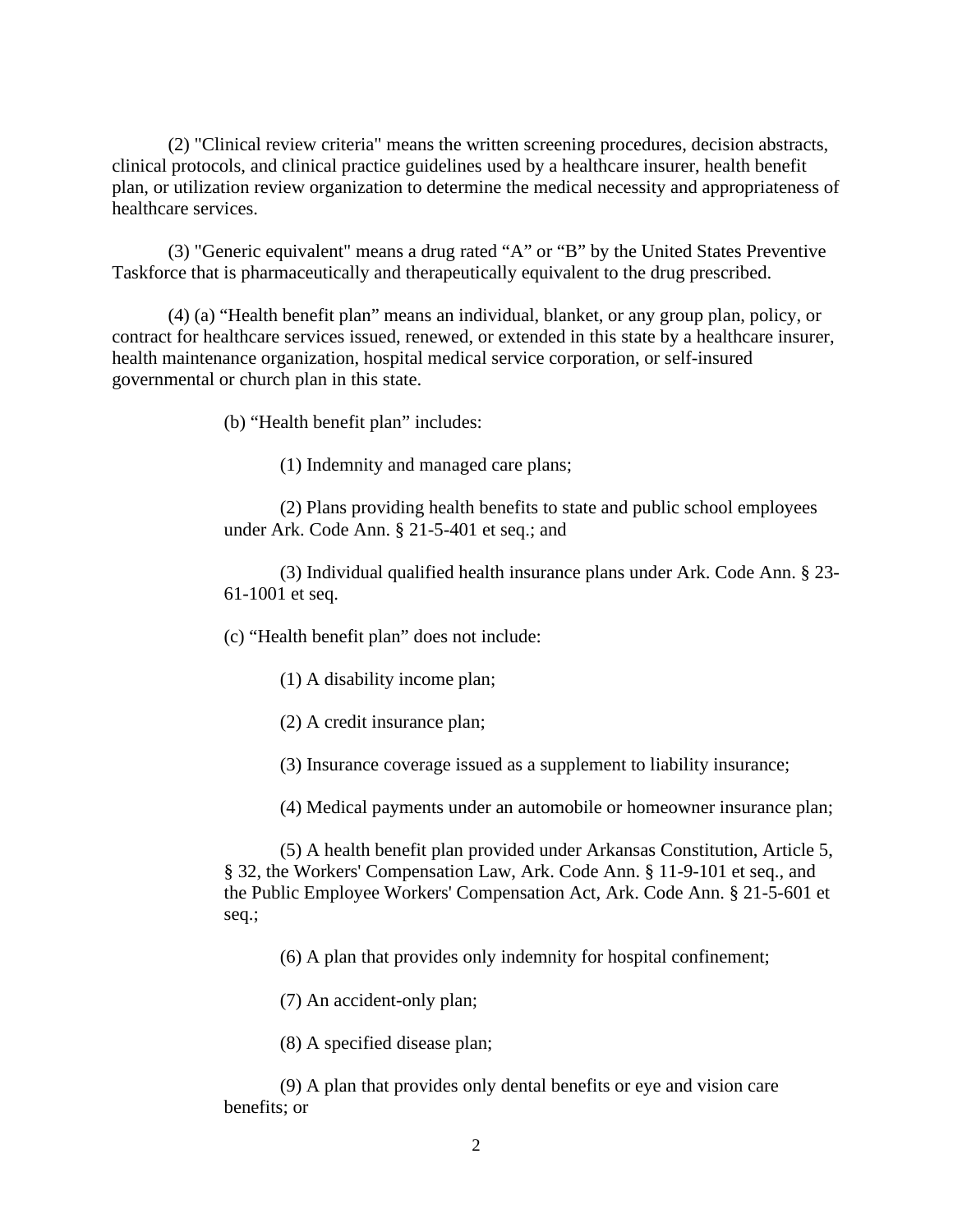(10) A program or plan authorized under 42 U.S.C. § 1396a et seq., as it existed on January 1, 2021, as approved by the United States Secretary of Health and Human Services, excluding individual qualified health plans under Ark. Code Ann. § 23-61-1001 et seq.

(5) (a) "Healthcare insurer" means an insurance company, a hospital medical service corporation, or a health maintenance organization that issues or delivers health benefit plans in this state and is subject to any of the following laws:

(1) The insurance laws of this state;

(2) Ark. Code Ann. § 23-75-101 et seq., pertaining to hospital and medical service corporations; or

(3) Ark. Code Ann. § 23-76-101 et seq., pertaining to health maintenance organizations.

(b) "Healthcare insurer" does not include an entity that provides only dental benefits or eye and vision care benefits.

(6) "Interchangeable biological product" means a biological product that is interchangeable, as "interchangeable" is defined by 42 U.S.C. § 262(i)(3), as it existed on January 1, 2021.

(7) "Medically necessary" means healthcare services and supplies that, under the applicable standard of care, are appropriate:

(a) To improve or preserve health, life, or function;

(b) To slow the deterioration of health, life, or function; or

(c) For the early screening, prevention, evaluation, diagnosis, or treatment of a disease, condition, illness, or injury.

(8) "Step therapy protocol" means a protocol, policy, or program that establishes the specific sequence in which prescription drugs for a specified medical condition that are medically appropriate for a patient are covered by a healthcare insurer or health benefit plan.

(9) "Step therapy protocol exception" means that a step therapy protocol is overridden in favor of immediate coverage of the healthcare provider's selected prescription drug.

(10)(a) "Utilization review organization" means an individual or entity that performs step therapy for at least one (1) of the following:

(1) A healthcare insurer;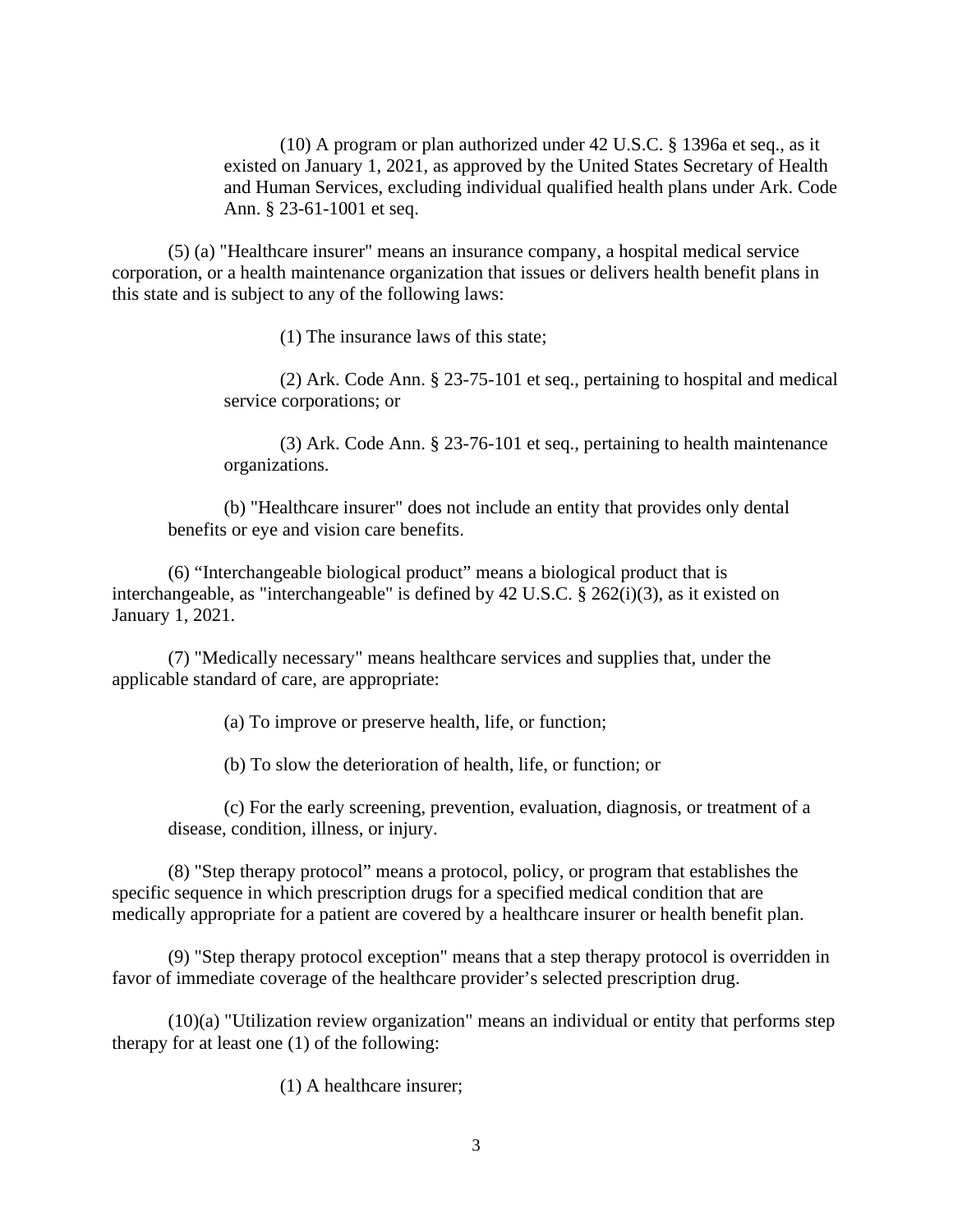(2) A preferred provider organization or health maintenance organization;

or

(3) Any other individual or entity that provides, offers to provide, or administers hospital, outpatient, medical, or other health benefits to a person treated by a healthcare provider in this state under a policy, health benefit plan, or contract.

(b) A healthcare insurer is a utilization review entity if the healthcare insurer performs step therapy.

(c) "Utilization review organization" does not include an insurer of automobile, homeowner, or casualty and commercial liability insurance or the insurer's employees, agents, or contractors.

# **SECTION 5. DEVELOPMENT OF CLINICAL REVIEW CRITERIA**

(a) Health insurers shall base clinical review criteria used to establish step therapy protocols on appropriate clinical practice guidelines or peer-reviewed published medical literature.

(b) For step therapy protocols based on clinical practice guidelines, such guidelines shall be:

(1) Developed and endorsed by a multidisciplinary panel of experts who manage conflicts of interest among the members of the writing and review groups by:

(A) Requiring members to disclose any potential conflicts of interest with entities, including healthcare insurers, health benefit plans, and pharmaceutical manufacturers, and to recuse from voting if the member has a conflict of interest;

(B) Using a methodologist to work with writing groups to provide objectivity in data analysis and ranking of evidence through the preparation of evidence tables and facilitating consensus; and

(C) Offering opportunities for public review and comments;

(2) Based on high-quality studies, research, and medical practices;

(3) Created by an explicit and transparent process that:

(A) Minimizes biases and conflicts of interest;

(B) Explains the relationship between treatment options and outcomes;

(C) Rates the quality of the evidence supporting recommendations; and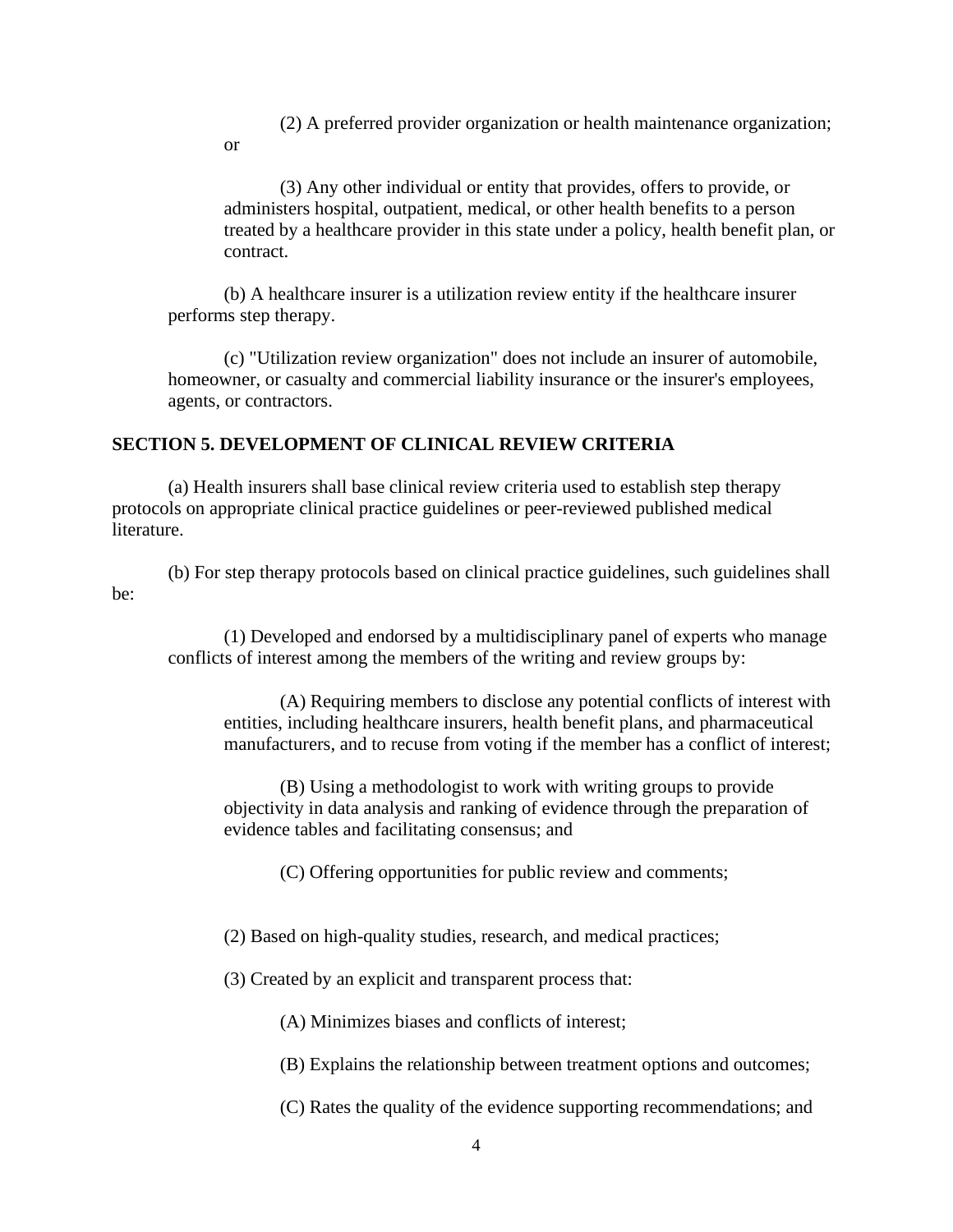(D) Considers relevant patient subgroups and preferences; and

(4) Continually updated through a review of new evidence, research, and newly developed treatments.

(c) For step therapy protocols based on peer-reviewed published medical literature, such materials, when applicable, shall be:

(1) Based on high-quality studies, research, and medical practices; and

(2) Created by an explicit and transparent process that:

(A) Minimizes biases and conflicts of interest;

(B) Explains the relationship between treatment options and outcomes;

(C) Rates the quality of the evidence supporting recommendations; and

(D) Considers relevant patient subgroups and preferences.

(d) If establishing a step therapy protocol, a utilization review agent shall take into account the needs of atypical patient populations and diagnoses when establishing clinical review criteria.

(e) Healthcare insurers, health benefit plans, or the state are not required to set up a new entity to develop critical review criteria used for step therapy protocols.

# **SECTION 6. ACCESS TO CLINICAL REVIEW CRITERIA**

(a) Upon written request, a healthcare insurer, pharmacy benefit manager, or utilization review organization shall provide all specific written clinical review criteria relating to the particular condition or disease, including clinical review criteria relating to a step therapy protocol override determination; and

(b) A healthcare insurer, pharmacy benefit manager, or utilization review organization shall make clinical review criteria and other clinical information available on its website and to a healthcare professional on behalf of an insured upon written request.

#### **SECTION 7. ACCESS TO STEP THERAPY PROTOCOL EXCEPTION PROCESS**

(a) If coverage of a prescription drug for the treatment of any medical condition is restricted for use by a healthcare insurer, health benefit plan, or utilization review organization through the use of a step therapy protocol, a patient and prescribing healthcare provider shall have access to a clear, readily accessible, and convenient process to request a step therapy protocol exception.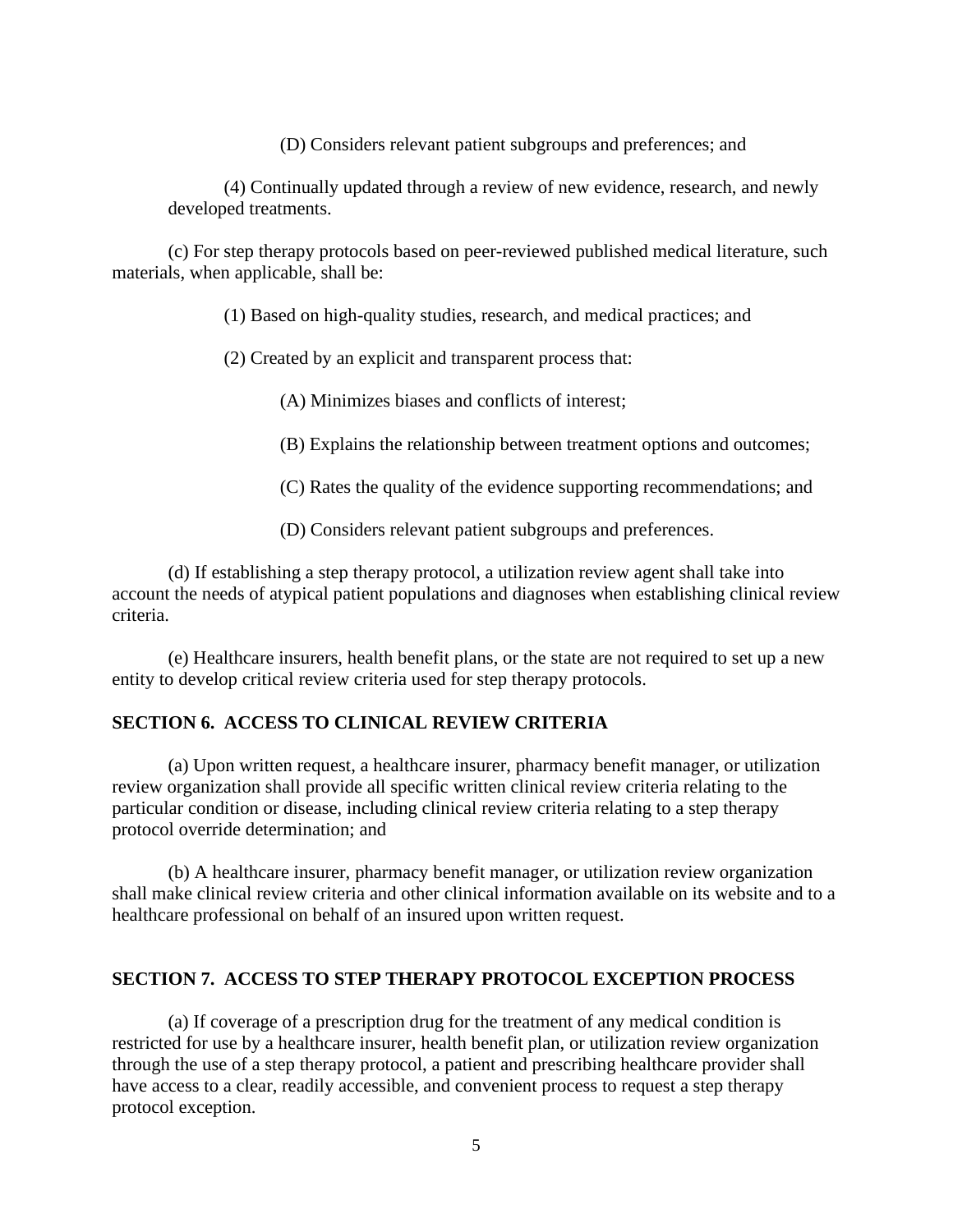(b)(1) A healthcare insurer, health benefit plan, or utilization review organization may use its existing medical exceptions process to satisfy the requirement under subsection (a) of this section.

(2) The existing medical exceptions process shall be easily accessible on the website of the healthcare insurer, health benefit plan, or utilization review organization.

(3) Upon request, a healthcare insurer, health benefit plan, or utilization review organization shall disclose to a prescribing healthcare provider all rules and clinical review criteria related to the step therapy protocol, including without limitation the specific information and documentation that is required to be submitted by a prescribing healthcare provider or patient to the healthcare insurer, health benefit plan, or utilization review organization to be considered a complete step therapy protocol exception request.

#### **SECTION 8. RESPONSE TO REQUESTS FOR STEP THERAPY PROTOCOL EXCEPTIONS**

(a) A healthcare insurer, health benefit plan, or utilization review organization shall expeditiously grant a step therapy protocol exception if:

(1) A required prescription drug is contraindicated or will likely cause an adverse reaction or physical or mental harm to the patient;

(2) A required prescription drug is expected to be ineffective based on the known clinical characteristics of the patient and the known characteristics of the prescription drug regimen;

(3) A patient has tried the required prescription drug while under the patient's current or previous health benefit plan, or another prescription drug in the same pharmacologic class or with the same mechanism of action and the prescription drug was discontinued due to lack of efficacy or effectiveness, diminished effect, or an adverse event;

(4) A required prescription drug is not in the best interest of the patient, based on medical necessity; or

(5) A patient is stable on a prescription drug selected by the patient's healthcare provider for the medical condition under consideration while on a current or previous health benefit plan.

(b)(1)The healthcare insurer, health benefit plan, or utilization review organization shall grant or deny a request for a step therapy protocol exception within seventy-two (72) hours of receiving the request.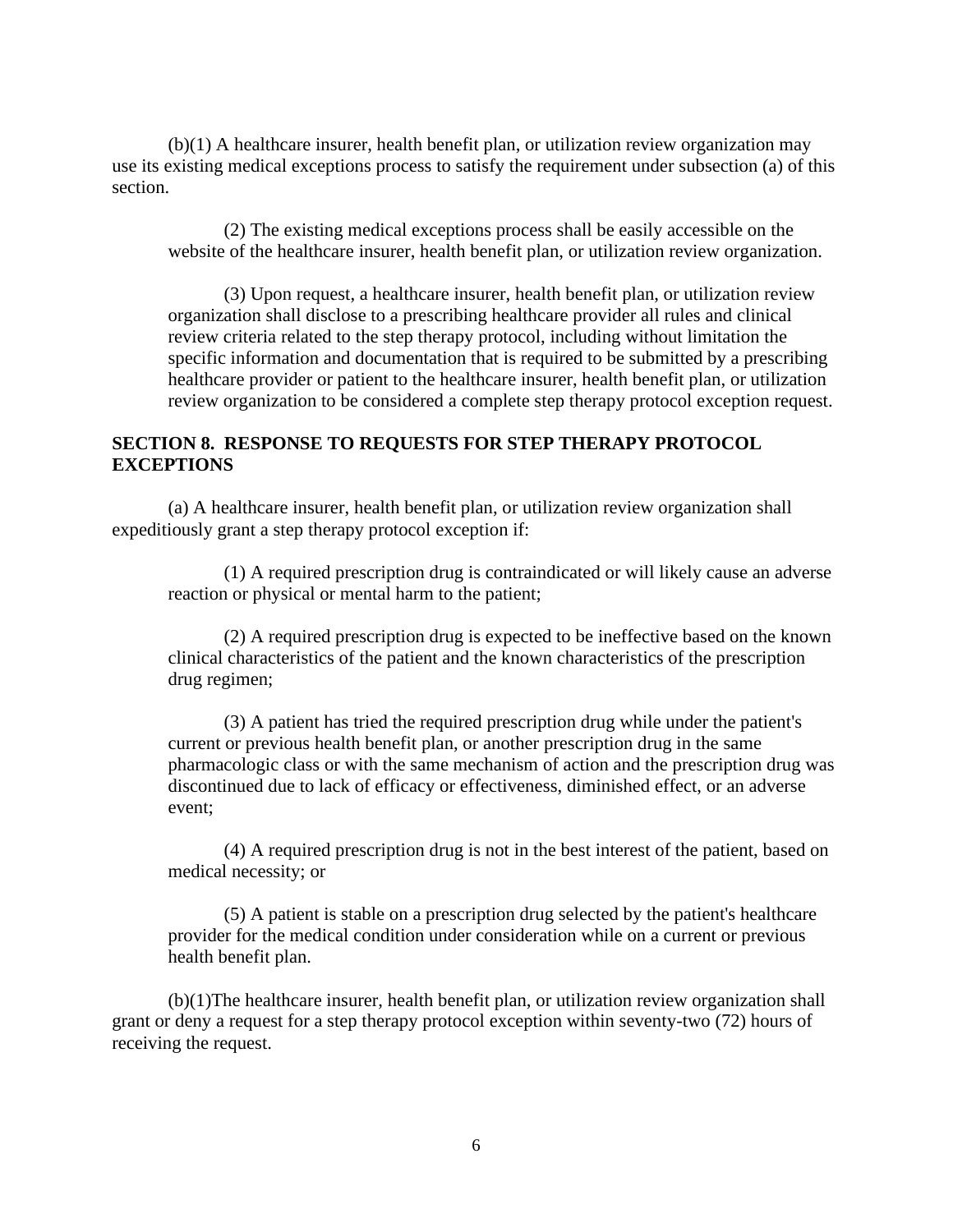(2) However, in cases in which exigent circumstances exist, the healthcare insurer, health benefit plan, or utilization review organization shall grant or deny the request within twenty-four (24) hours of receiving the request.

(c) If a response by a healthcare insurer, health benefit plan, or utilization review organization is not received within the time allotted under this section, the request for a step therapy protocol exception shall be deemed granted.

(d)(1) If a request for a step therapy protocol exception is incomplete or additional clinically relevant information is required, a healthcare insurer, health benefit plan, or utilization review organization shall notify the prescribing healthcare provider within seventy-two (72) hours of submission, or twenty-four (24) hours in exigent circumstances, of the additional or clinically relevant information that is required in order to approve or deny the step therapy protocol exception request.

(2) Once the requested information is submitted, the applicable time period to grant or deny a step therapy protocol exception request shall apply.

(3) If a determination or notice of incomplete or clinically relevant information by a healthcare insurer, health benefit plan, or utilization review organization is not received by the prescribing healthcare provider within the time allotted, the step therapy protocol exception shall be deemed granted.

(e) Upon the granting of a step therapy protocol exception, a healthcare insurer, health benefit plan, or utilization review organization shall authorize coverage for the prescription drug prescribed by the patient's treating healthcare provider.

(f) In the event of a denial, a healthcare insurer, health benefit plan, or utilization review organization shall inform the patient of a potential appeal process.

(g) This section shall not be construed to prevent:

(1) A healthcare insurer, a health benefit plan, or a utilization review organization from requiring:

(A) A patient to try a generic equivalent or interchangeable biological product unless such a requirement meets Ark. Code Ann. § 23-79-2104(b) pursuant to a step therapy protocol exception request submitted under Ark. Code Ann. § 23-79-2104(b); or

(B) A pharmacist to effect substitutions of prescription drugs consistent with Ark. Code Ann. § 17-92-503; or

(2) A healthcare provider from prescribing a prescription drug that is determined to be medically necessary.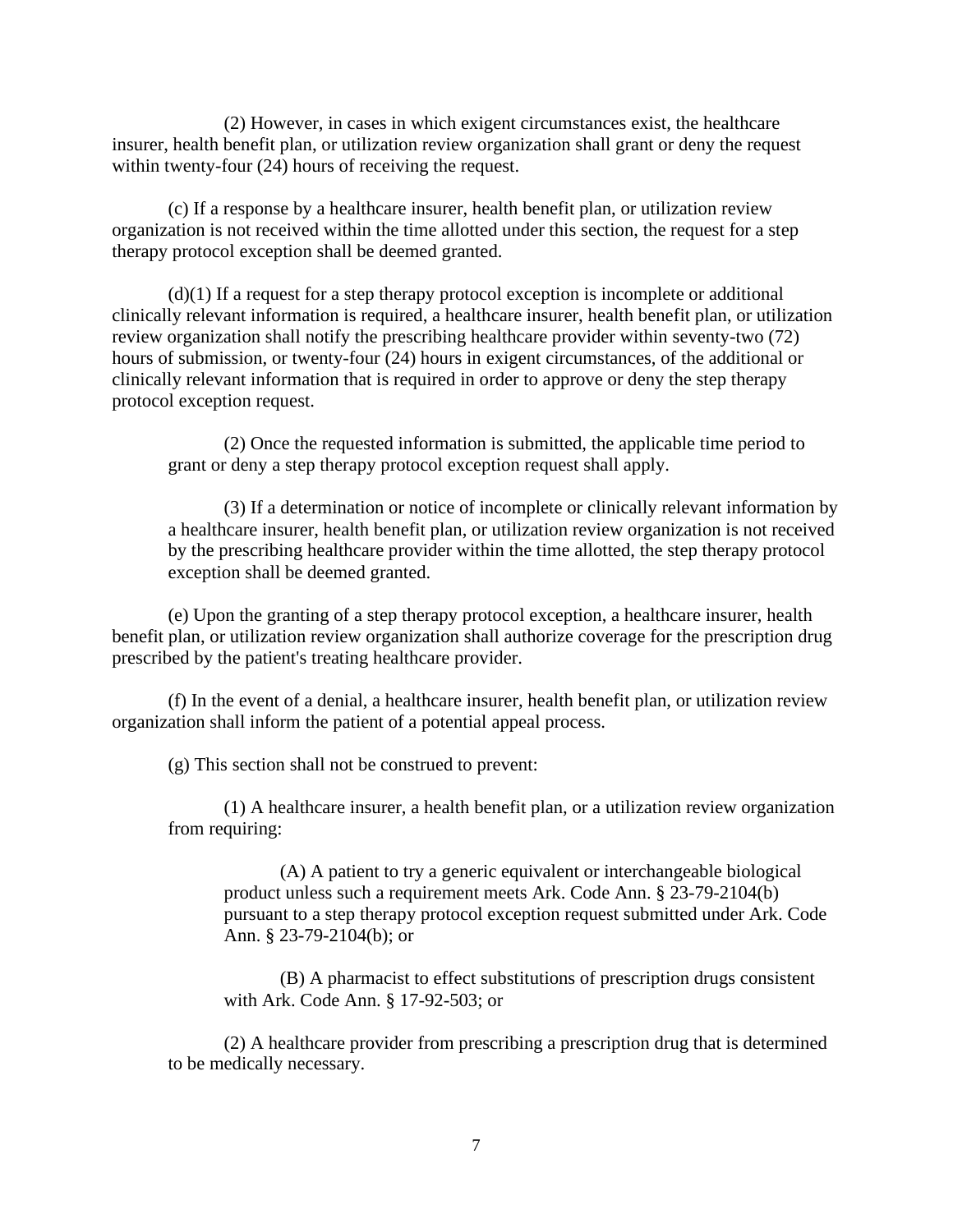## **SECTION 9. APPEALING A DENIAL OF A REQUEST FOR EXCEPTION**

(a)(1) A patient covered by a healthcare insurer under a health benefit plan may appeal the denial of a request for a step therapy protocol exception.

(2) The health benefit plan shall grant or deny the appeal within seventy-two (72) hours of receiving the appeal.

(3) In cases in which exigent circumstances exist, the health benefit plan shall grant or deny the appeal within twenty-four (24) hours of receiving the appeal.

(b) If a response by a healthcare insurer, health benefit plan, or utilization review organization is not received within the time allotted under this section, the appeal of a denial of a request shall be deemed granted.

(c)(1) If an appeal is incomplete or additional clinically relevant information is required, a healthcare insurer, health benefit plan, or utilization review organization shall notify the prescribing healthcare provider within seventy-two (72) hours of submission, or twenty-four (24) hours in exigent circumstances, of the additional or clinically relevant information that is required in order to approve or deny the appeal.

(2) Once the requested information is submitted, the applicable time period to grant or deny an appeal shall apply.

(3) If a determination or notice of incomplete or clinically relevant information by a healthcare insurer, health benefit plan, or utilization review organization is not received by the prescribing healthcare provider within the time allotted, the appeal shall be deemed granted.

# **SECTION 10. ENFORCEMENT**

Violations of this Rule shall constitute an unfair or deceptive act under Ark. Code Ann. § 23-66-206. Therefore, the penalties, actions or orders, including but not limited to monetary fines, suspension, or revocation of license, as authorized under Ark. Code Ann. §§ 23-66-209 and 23-66-210, shall apply to violations of this Rule.

# S**ECTION 11. EFFECTIVE DATE**

The effective date of this Rule is November 1, 2021.

ALAN MCCLAIN INSURANCE COMMISSIONER

\_\_\_\_\_\_\_\_\_\_\_\_\_\_\_\_\_\_\_\_\_\_\_\_\_\_\_\_\_\_\_\_\_\_\_\_\_\_\_\_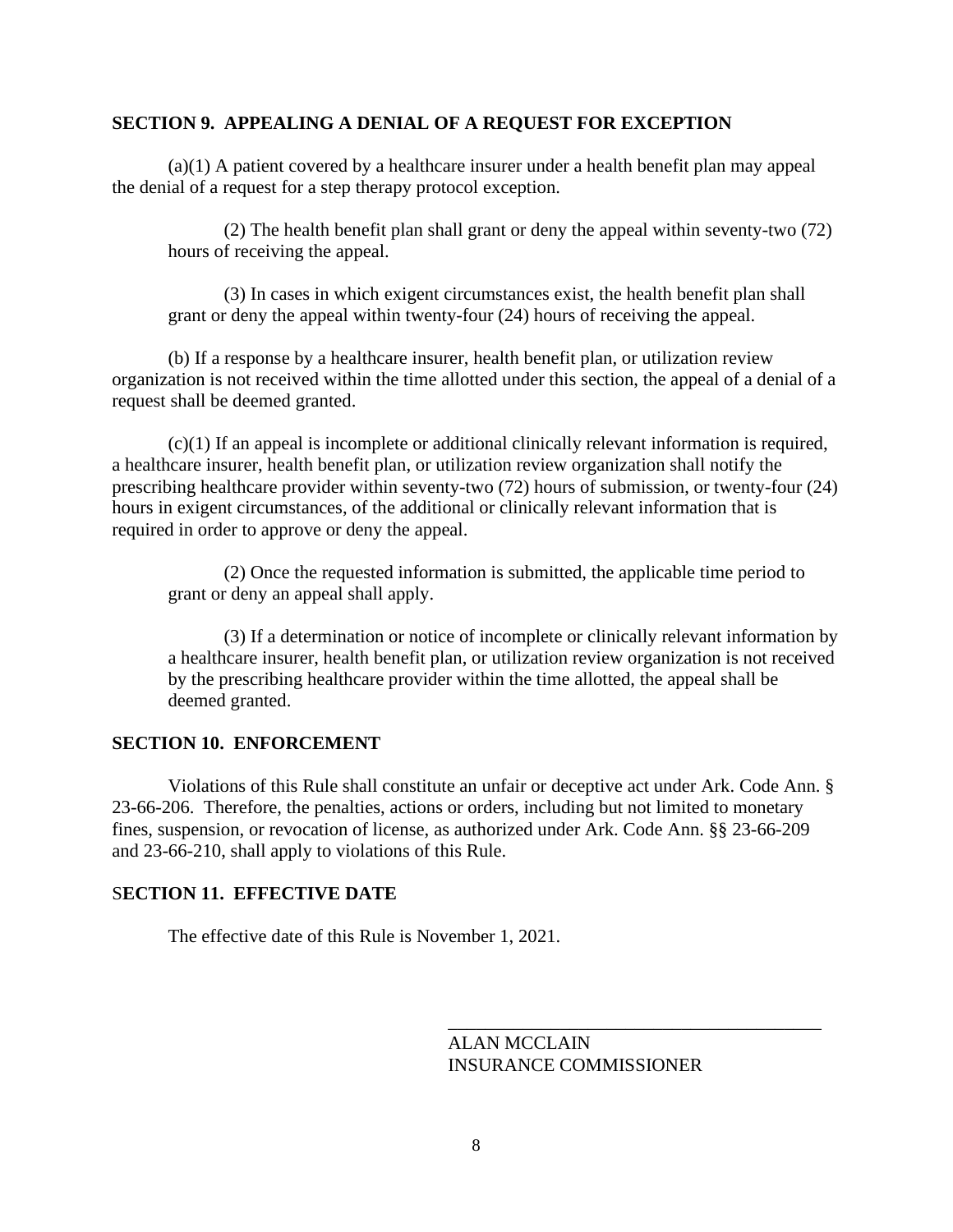**DATE**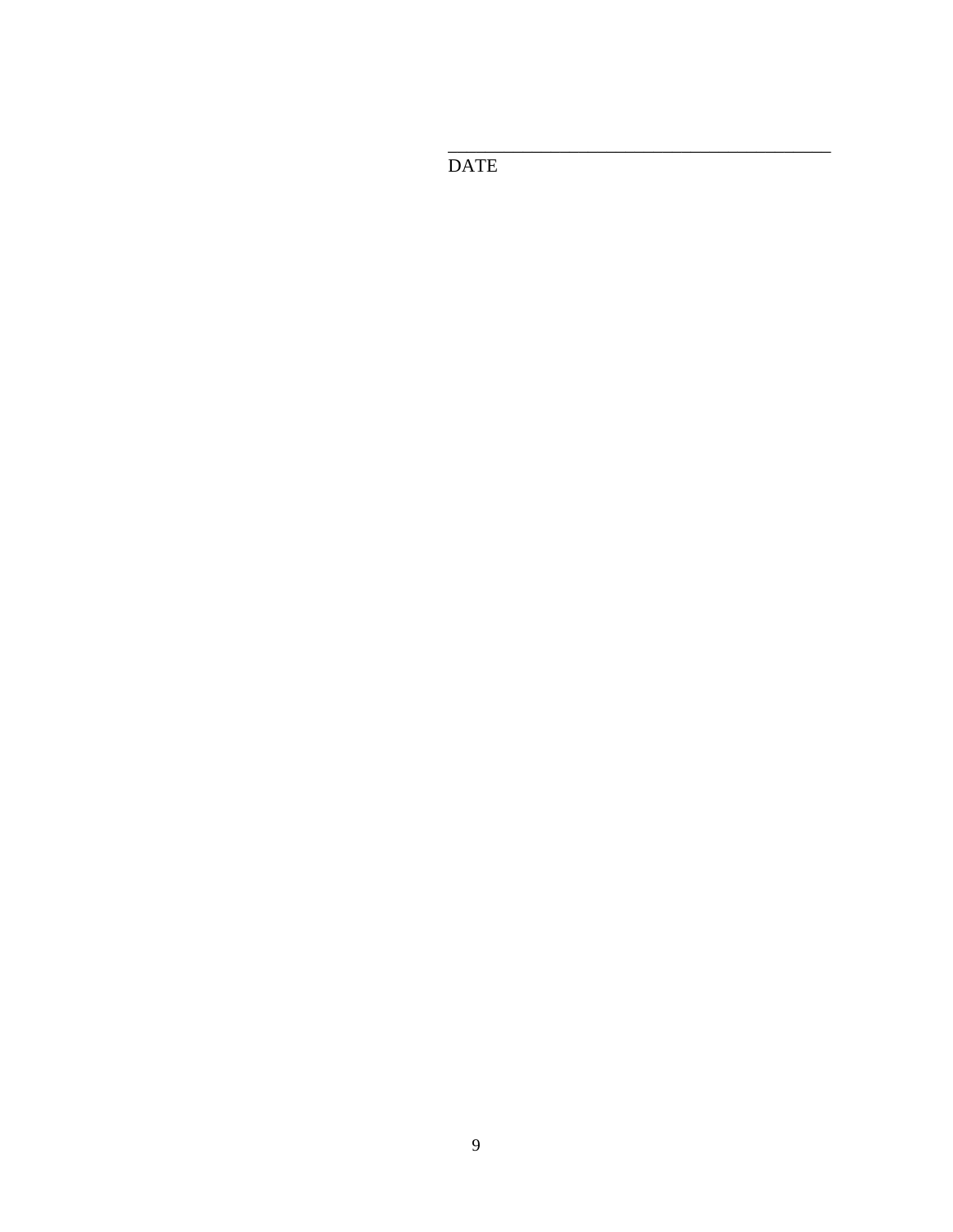**Stricken language would be deleted from and underlined language would be added to present law. Act 97 of the Regular Session**

| 1        | State of Arkansas<br>As Engrossed: S1/25/21 S1/28/21<br>A Bill             |  |  |
|----------|----------------------------------------------------------------------------|--|--|
| 2        | 93rd General Assembly                                                      |  |  |
| 3        | <b>SENATE BILL 99</b><br>Regular Session, 2021                             |  |  |
| 4        |                                                                            |  |  |
| 5        | By: Senators Bledsoe, D. Wallace, Irvin                                    |  |  |
| 6        | By: Representatives Vaught, Lundstrum                                      |  |  |
| 7        |                                                                            |  |  |
| 8        | For An Act To Be Entitled                                                  |  |  |
| 9        | AN ACT TO REGULATE STEP THERAPY PROTOCOLS; AND FOR                         |  |  |
| 10       | OTHER PURPOSES.                                                            |  |  |
| 11       |                                                                            |  |  |
| 12       |                                                                            |  |  |
| 13       | <b>Subtitle</b>                                                            |  |  |
| 14       | TO REGULATE STEP THERAPY PROTOCOLS.                                        |  |  |
| 15       |                                                                            |  |  |
| 16       |                                                                            |  |  |
| 17<br>18 | BE IT ENACTED BY THE GENERAL ASSEMBLY OF THE STATE OF ARKANSAS:            |  |  |
| 19       | SECTION 1. Arkansas Code § 23-61-804(a)(3)(B)(iii), concerning the         |  |  |
| 20       | duties of the Arkansas Health Insurance Marketplace, is repealed.          |  |  |
| 21       | (iii) Step-therapy requirements;                                           |  |  |
| 22       |                                                                            |  |  |
| 23       | SECTION 2. Arkansas Code Title 23, Chapter 79, is amended to add an        |  |  |
| 24       | additional subchapter to read as follows:                                  |  |  |
| 25       | Subchapter 21 - Regulation of Step Therapy Protocols                       |  |  |
| 26       |                                                                            |  |  |
| 27       | 23-79-2101. Legislative findings and intent.                               |  |  |
| 28       | (a) The General Assembly finds that:                                       |  |  |
| 29       | (1) Health benefit plans are increasingly making use of step               |  |  |
| 30       | therapy protocols under which patients are required to try one (1) or more |  |  |
| 31       | prescription drugs before coverage is provided for a drug selected by the  |  |  |
| 32       | patient's healthcare provider;                                             |  |  |
| 33       | (2) Such step therapy protocols, if the step therapy protocols             |  |  |
| 34       | are based on well-developed scientific standards and administered in a     |  |  |
| 35       | flexible manner that takes into account the individual needs of a patient, |  |  |
| 36       | can play an important role in controlling healthcare costs; and            |  |  |

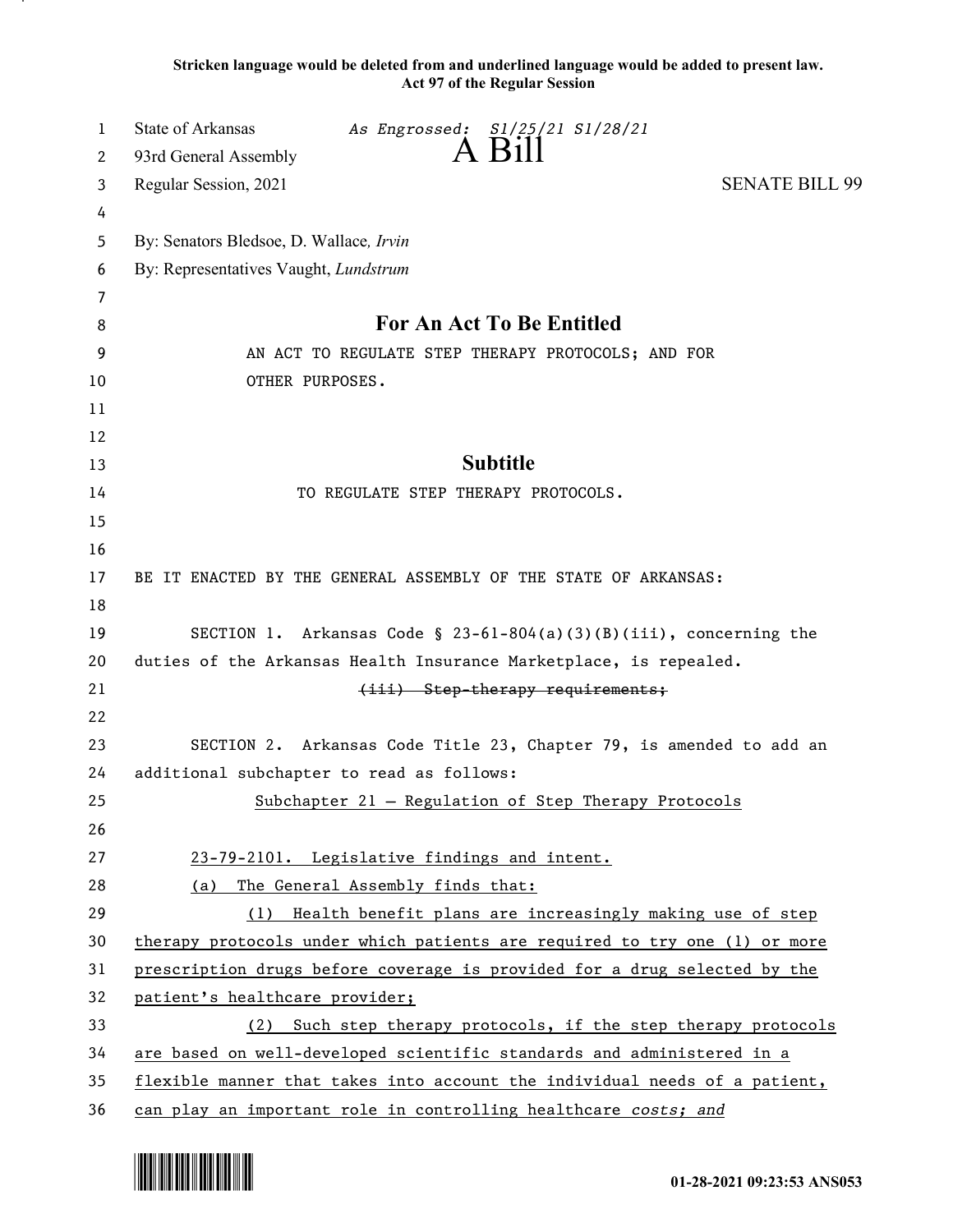| 1              | "(3) Without uniform policies in the state for step therapy                   |  |
|----------------|-------------------------------------------------------------------------------|--|
| $\overline{2}$ | protocols, a patient may not receive the equivalent or most appropriate       |  |
| 3              | treatment.                                                                    |  |
| 4              | It is the intent of the General Assembly that:<br>(b)                         |  |
| 5              | To require healthcare insurers to base step therapy<br>(1)                    |  |
| 6              | protocols on appropriate clinical practice guidelines or published peer-      |  |
| 7              | reviewed data developed by independent experts with knowledge of the          |  |
| 8              | condition or conditions under consideration is a matter of public interest;   |  |
| 9              | and                                                                           |  |
| 10             | Patients have access to a fair, transparent, and independent<br>(2)           |  |
| 11             | process for requesting a step therapy protocol exception when the patient's   |  |
| 12             | physician deems it appropriate.                                               |  |
| 13             |                                                                               |  |
| 14             | 23-79-2102. Definitions.                                                      |  |
| 15             | As used in this subchapter:                                                   |  |
| 16             | (1) "Clinical practice guidelines" means a systematically                     |  |
| 17             | developed statement derived from peer-reviewed published medical literature,  |  |
| 18             | evidence-based research, and widely accepted medical practice to assist       |  |
| 19             | decision-making by healthcare providers and patients about appropriate        |  |
| 20             | healthcare for specific clinical circumstances and conditions;                |  |
| 21             | (2) "Clinical review criteria" means the written screening                    |  |
| 22             | procedures, decision abstracts, clinical protocols, and clinical practice     |  |
| 23             | guidelines used by a healthcare insurer, health benefit plan, or utilization  |  |
| 24             | review organization to determine the medical necessity and appropriateness of |  |
| 25             | healthcare services;                                                          |  |
| 26             | (3) "Generic equivalent" means an AB-rated drug that is                       |  |
| 27             | pharmaceutically and therapeutically equivalent to the drug prescribed;       |  |
| 28             | $(4)$ (A) "Health benefit plan" means an individual, blanket, or              |  |
| 29             | any group plan, policy, or contract for healthcare services issued, renewed,  |  |
| 30             | or extended in this state by a healthcare insurer, health maintenance         |  |
| 31             | organization, hospital medical service corporation, or self-insured           |  |
| 32             | governmental or church plan in this state.                                    |  |
| 33             | "Health benefit plan" includes:<br>(B)                                        |  |
| 34             | Indemnity and managed care plans; and<br>(i)                                  |  |
| 35             | (ii) Plans providing health benefits to state and                             |  |
| 36             | public school employees under § 21-5-401 et seq.                              |  |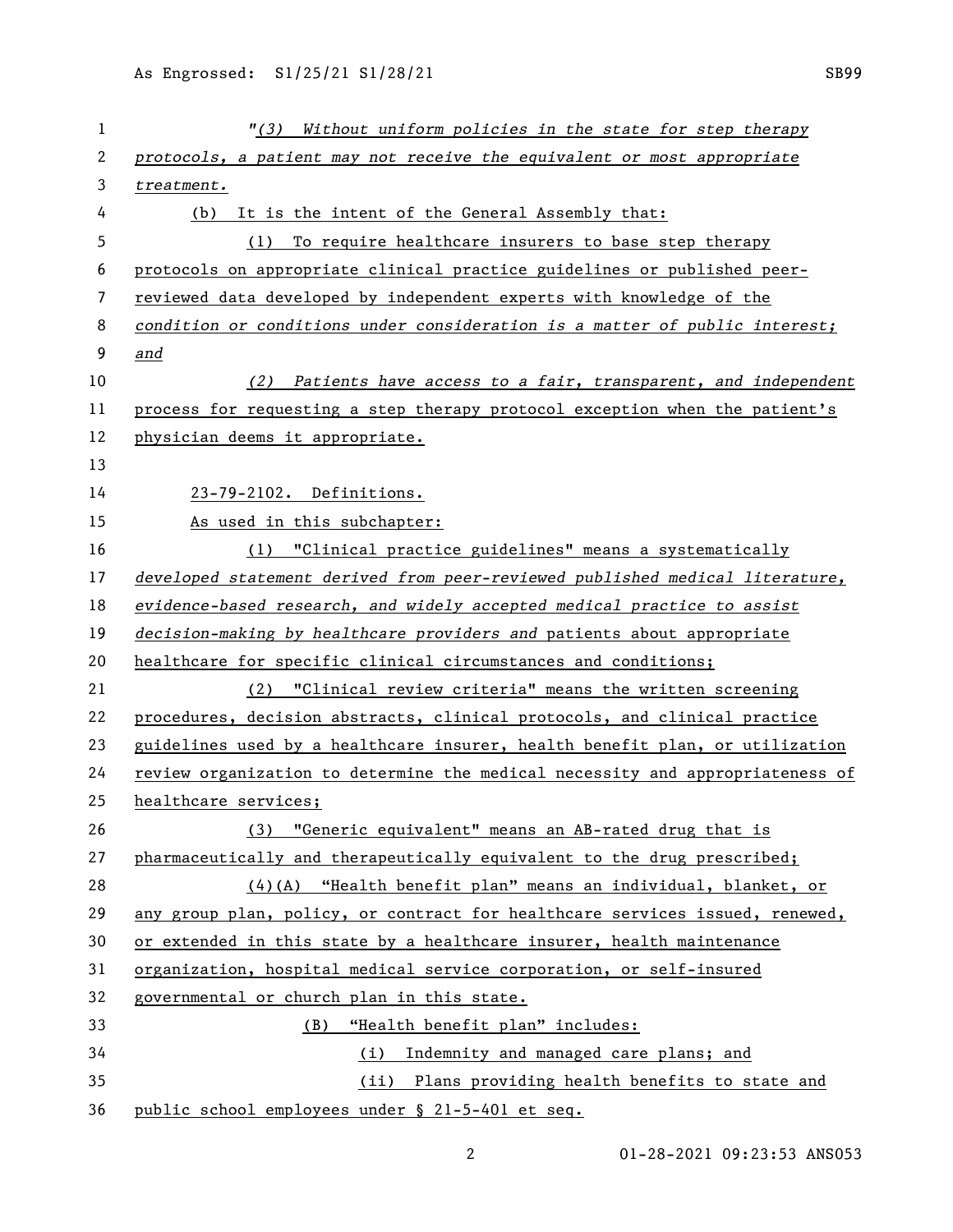| 1  | "Health benefit plan" does not include:<br>(C)                                |  |
|----|-------------------------------------------------------------------------------|--|
| 2  | A disability income plan;<br>(i)                                              |  |
| 3  | (ii) A credit insurance plan;                                                 |  |
| 4  | (iii)<br>Insurance coverage issued as a supplement to                         |  |
| 5  | liability insurance;                                                          |  |
| 6  | Medical payments under an automobile or<br>(iv)                               |  |
| 7  | homeowners' insurance plan;                                                   |  |
| 8  | A health benefit plan provided under Arkansas<br>(v)                          |  |
| 9  | Constitution, Article 5, § 32, the Workers' Compensation Law, § 11-9-101 et   |  |
| 10 | seq., and the Public Employee Workers' Compensation Act, § 21-5-601 et seq.;  |  |
| 11 | (vi) A plan that provides only indemnity for                                  |  |
| 12 | hospital confinement;                                                         |  |
| 13 | (vii) An accident-only plan;                                                  |  |
| 14 | (viii) A specified disease plan;                                              |  |
| 15 | (ix) A plan that provides only dental benefits or                             |  |
| 16 | eye and vision care benefits; or                                              |  |
| 17 | (x) A program or plan authorized and funded under 42                          |  |
| 18 | U.S.C. 1396a et seq. as approved by the United States Secretary of Health and |  |
| 19 | Human Services;                                                               |  |
| 20 | $(5)(A)$ "Healthcare insurer" means an insurance company, hospital            |  |
| 21 | and medical service corporation, or health maintenance organization that      |  |
| 22 | issues or delivers health benefit plans in this state and is subject to any   |  |
| 23 | of the following laws:                                                        |  |
| 24 | The insurance laws of this state;<br>(i)                                      |  |
| 25 | (ii) Section 23-75-101 et seq., pertaining to hospital and                    |  |
| 26 | medical service corporations; or                                              |  |
| 27 | (iii) Section 23-76-101 et seq., pertaining to health                         |  |
| 28 | maintenance organizations.                                                    |  |
| 29 | "Healthcare insurer" does not include an entity that<br>(B)                   |  |
| 30 | provides only dental benefits or eye and vision care benefits;                |  |
| 31 | (6) "Interchangeable biological product" means a biological                   |  |
| 32 | product that is interchangeable, as "interchangeable" is defined by 42 U.S.C. |  |
| 33 | § 262(i)(3), as it existed on January 1, 2021;                                |  |
| 34 | (7) "Medically necessary" means healthcare services and supplies              |  |
| 35 | that, under the applicable standard of care, are appropriate:                 |  |
| 36 | (A) To improve or preserve health, life, or function;                         |  |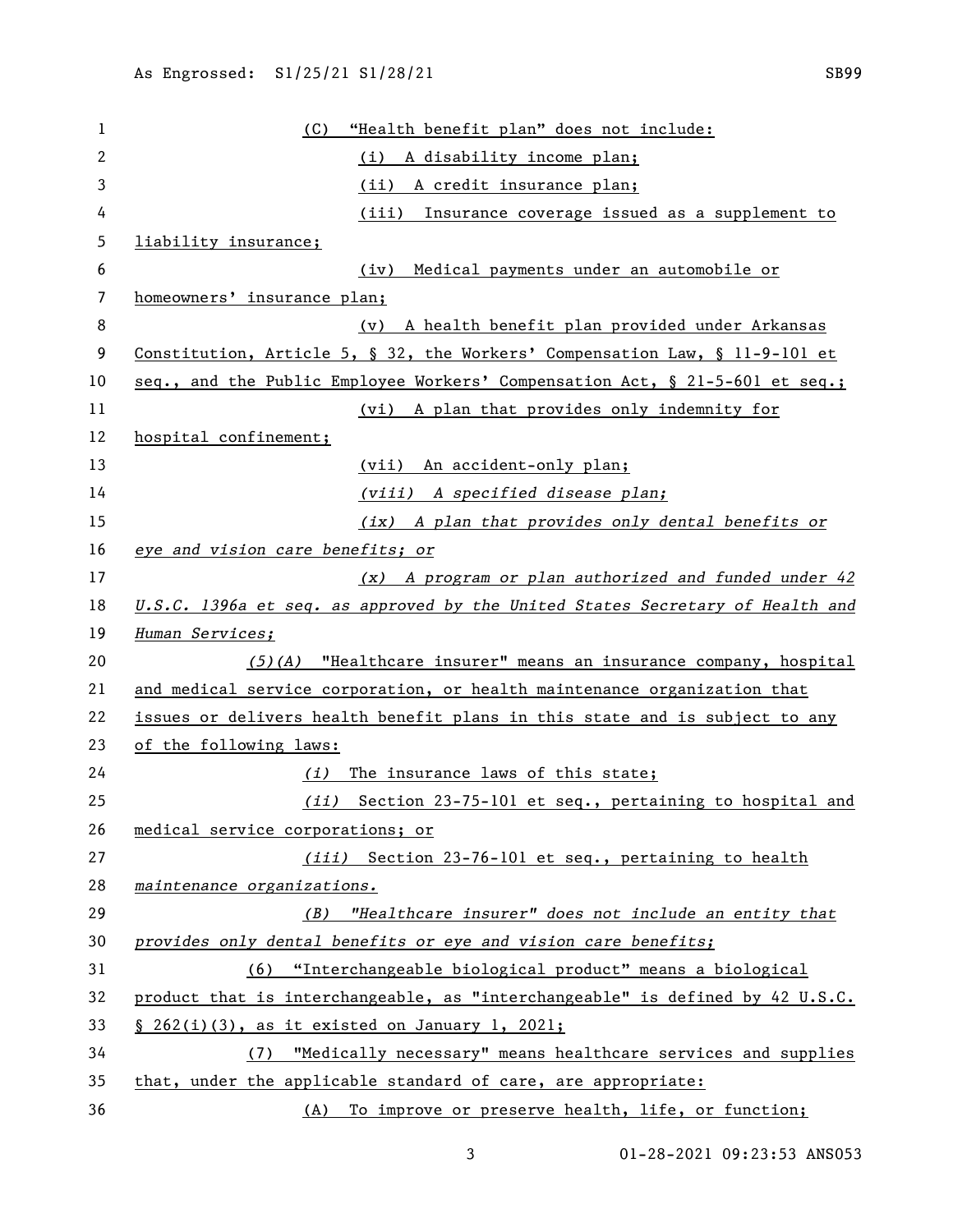| $\mathbf{1}$   | To slow the deterioration of health, life, or<br>(B)                         |  |
|----------------|------------------------------------------------------------------------------|--|
| $\overline{c}$ | function; or                                                                 |  |
| 3              | For the early screening, prevention, evaluation,<br>(C)                      |  |
| 4              | diagnosis, or treatment of a disease, condition, illness, or injury;         |  |
| 5              | "Step therapy protocol" means a protocol, policy, or program<br>(8)          |  |
| 6              | that establishes the specific sequence in which prescription drugs for a     |  |
| 7              | specified medical condition and that are medically appropriate for a patient |  |
| 8              | are covered by a healthcare insurer or health benefit plan;                  |  |
| 9              | (9) "Step therapy protocol exception" means that a step therapy              |  |
| 10             | protocol is overridden in favor of immediate coverage of the healthcare      |  |
| 11             | provider's selected prescription drug; and                                   |  |
| 12             | (10)(A) "Utilization review organization" means an individual or             |  |
| 13             | entity that performs step therapy for at least one (1) of the following:     |  |
| 14             | (i) A healthcare insurer;                                                    |  |
| 15             | (ii) A preferred provider organization or health                             |  |
| 16             | maintenance organization; or                                                 |  |
| 17             | (iii) Any other individual or entity that provides,                          |  |
| 18             | offers to provide, or administers hospital, outpatient, medical, or other    |  |
| 19             | health benefits to a person treated by a healthcare provider in this state   |  |
| 20             | under a policy, health benefit plan, or contract.                            |  |
| 21             | (B) A healthcare insurer is a utilization review entity if                   |  |
| 22             | the healthcare insurer performs step therapy.                                |  |
| 23             | (C) "Utilization review organization" does not include an                    |  |
| 24             | insurer of automobile, homeowners, or casualty and commercial liability      |  |
| 25             | insurance or the insurer's employees, agents, or contractors.                |  |
| 26             |                                                                              |  |
| 27             | 23-79-2103. Clinical review criteria.                                        |  |
| 28             | $(a)(1)$ Clinical review criteria used to establish a step therapy           |  |
| 29             | protocol shall be based on clinical practice guidelines that:                |  |
| 30             | (A) Are developed and endorsed by a multidisciplinary                        |  |
| 31             | panel of experts that manages conflicts of interest among the members of the |  |
| 32             | writing and review groups by:                                                |  |
| 33             | (i)(a) Requiring members to disclose any potential                           |  |
| 34             | conflicts of interest with entities, including healthcare insurers, health   |  |
| 35             | benefit plans, and pharmaceutical manufacturers.                             |  |
| 36             | (b) A member shall recuse himself or herself                                 |  |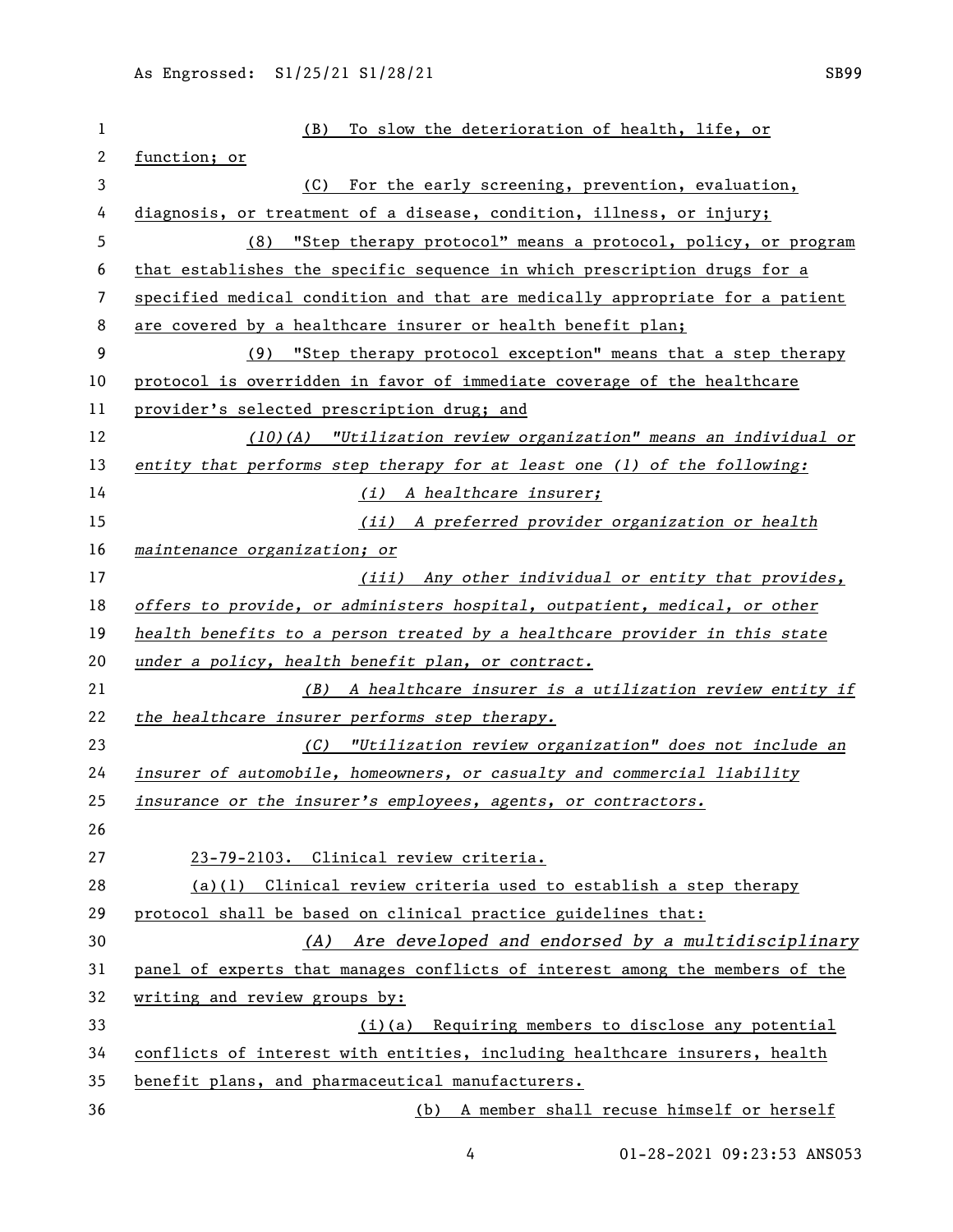| 1              | from voting if the member has a conflict of interest;                      |  |
|----------------|----------------------------------------------------------------------------|--|
| $\overline{c}$ | Using a methodologist to work with writing<br>(ii)                         |  |
| 3              | groups to provide objectivity in data analysis and ranking of evidence     |  |
| 4              | through the preparation of evidence tables and facilitating consensus; and |  |
| 5              | (iii) Offering opportunities for public review and                         |  |
| 6              | comments;                                                                  |  |
| 7              | Are based on high-quality studies, research, and<br>(B)                    |  |
| 8              | medical practice;                                                          |  |
| 9              | Are created by an explicit and transparent process<br>(C)                  |  |
| 10             | that:                                                                      |  |
| 11             | Minimizes biases and conflicts of interest;<br>(i)                         |  |
| 12             | (ii)<br>Explains the relationship between treatment                        |  |
| 13             | options and outcomes;                                                      |  |
| 14             | Rates the quality of the evidence supporting<br>(iii)                      |  |
| 15             | recommendations; and                                                       |  |
| 16             | Considers relevant patient subgroups and<br>(iv)                           |  |
| 17             | preferences; and                                                           |  |
| 18             | Are continually updated through a review of new<br>(D)                     |  |
| 19             | evidence, research, and newly developed treatments.                        |  |
| 20             | Peer-reviewed published medical literature may be<br>(2)                   |  |
| 21             | substituted for clinical practice guidelines to establish clinical review  |  |
| 22             | criteria if the peer-reviewed published medical literature meets the       |  |
| 23             | requirements of subdivisions (a)(1)(B) and (C) of this section, when those |  |
| 24             | requirements apply to the available peer-reviewed published medical        |  |
| 25             | literature.                                                                |  |
| 26             | (3) If establishing a step therapy protocol, a utilization                 |  |
| 27             | review agent shall take into account the needs of atypical patient         |  |
| 28             | populations and diagnoses when establishing clinical review criteria.      |  |
| 29             | A healthcare insurer, pharmacy benefit manager, or<br>(4)                  |  |
| 30             | utilization review organization shall:                                     |  |
| 31             | Upon written request, provide all specific written<br>(A)                  |  |
| 32             | clinical review criteria relating to the particular condition or disease,  |  |
| 33             | including clinical review criteria relating to a step therapy protocol     |  |
| 34             | override determination; and                                                |  |
| 35             | Make available such clinical review criteria and other<br>(B)              |  |
| 36             | clinical information on its website and to a healthcare professional on    |  |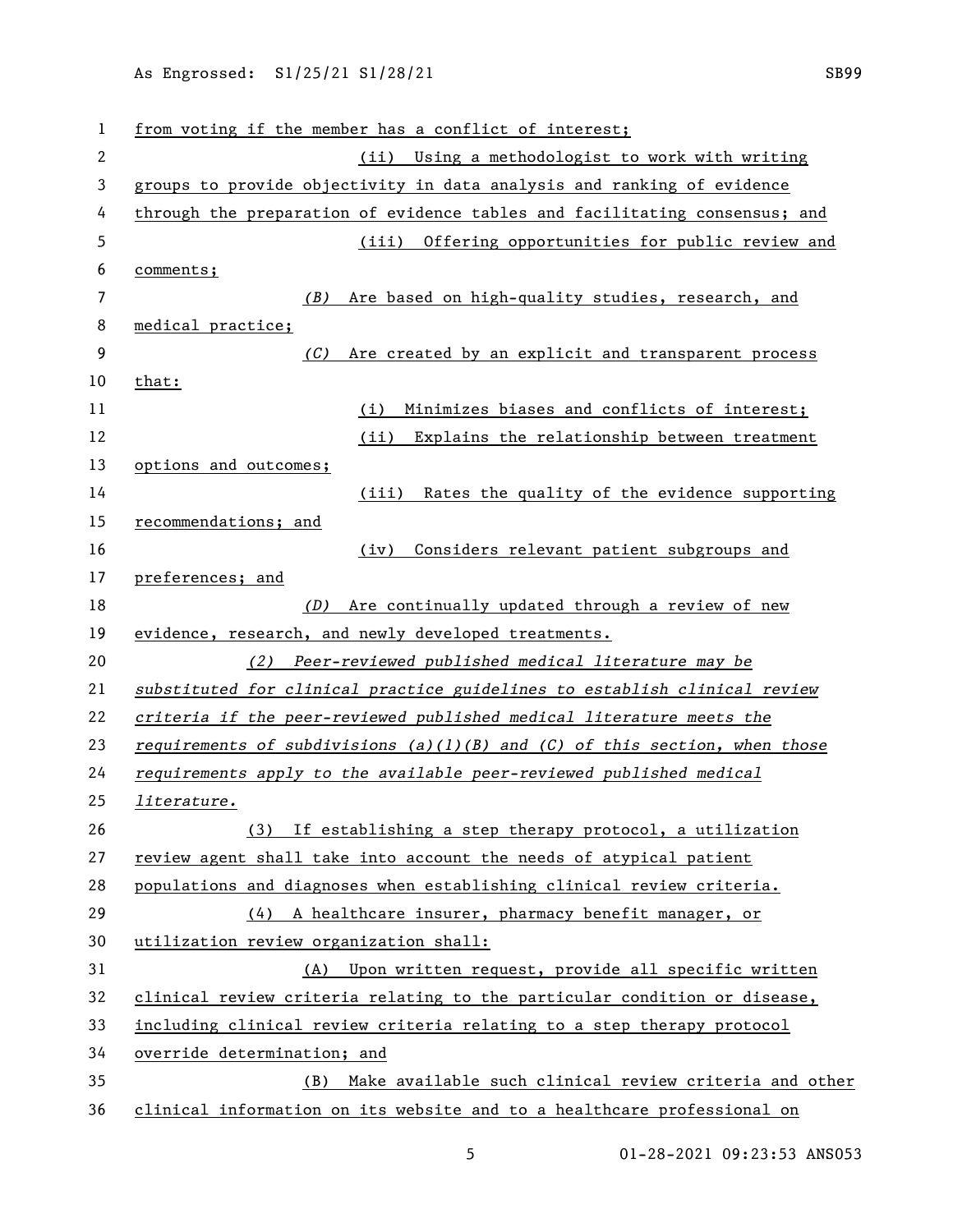As Engrossed: S1/25/21 S1/28/21 SENDING SB99

| 1  | behalf of an insured upon written request.                                   |
|----|------------------------------------------------------------------------------|
| 2  | This section does not require healthcare insurers, health benefit<br>(b)     |
| 3  | plans, or the state to set up a new entity to develop clinical review        |
| 4  | criteria used for step therapy protocols.                                    |
| 5  |                                                                              |
| 6  | 23-79-2104. Exceptions - Transparency.                                       |
| 7  | $(a)(1)$ If coverage of a prescription drug for the treatment of any         |
| 8  | medical condition is restricted for use by a healthcare insurer, health      |
| 9  | benefit plan, or utilization review organization through the use of a step   |
| 10 | therapy protocol, a patient and prescribing healthcare provider shall have   |
| 11 | access to a clear, readily accessible, and convenient process to request a   |
| 12 | step therapy protocol exception.                                             |
| 13 | $(2)$ (A) A healthcare insurer, health benefit plan, or utilization          |
| 14 | review organization may use its existing medical exceptions process to       |
| 15 | satisfy the requirement under subdivision (a)(1) of this section.            |
| 16 | The existing medical exceptions process shall be made<br>(B)                 |
| 17 | easily accessible on the website of the healthcare insurer, health benefit   |
| 18 | plan, or utilization review organization.                                    |
| 19 | (C) Upon request, a healthcare insurer, health benefit                       |
| 20 | plan, or utilization review organization shall disclose to a prescribing     |
| 21 | healthcare provider all rules and clinical review criteria related to the    |
| 22 | step therapy protocol, including without limitation the specific information |
| 23 | and documentation that is required to be submitted by a prescribing          |
| 24 | healthcare provider or patient to the healthcare insurer, health benefit     |
| 25 | plan, or utilization review organization to be considered a complete step    |
| 26 | therapy protocol exception request.                                          |
| 27 | A step therapy protocol exception shall be expeditiously granted<br>(b)      |
| 28 | <u>if:</u>                                                                   |
| 29 | A required prescription drug is contraindicated or will<br>(1)               |
| 30 | likely cause an adverse reaction or physical or mental harm to the patient;  |
| 31 | A required prescription drug is expected to be ineffective<br>(2)            |
| 32 | based on the known clinical characteristics of the patient and the known     |
| 33 | characteristics of the prescription drug regimen;                            |
| 34 | (3) A patient has tried the required prescription drug while                 |
| 35 | under the patient's current or previous health benefit plan, or another      |
| 36 | prescription drug in the same pharmacologic class or with the same mechanism |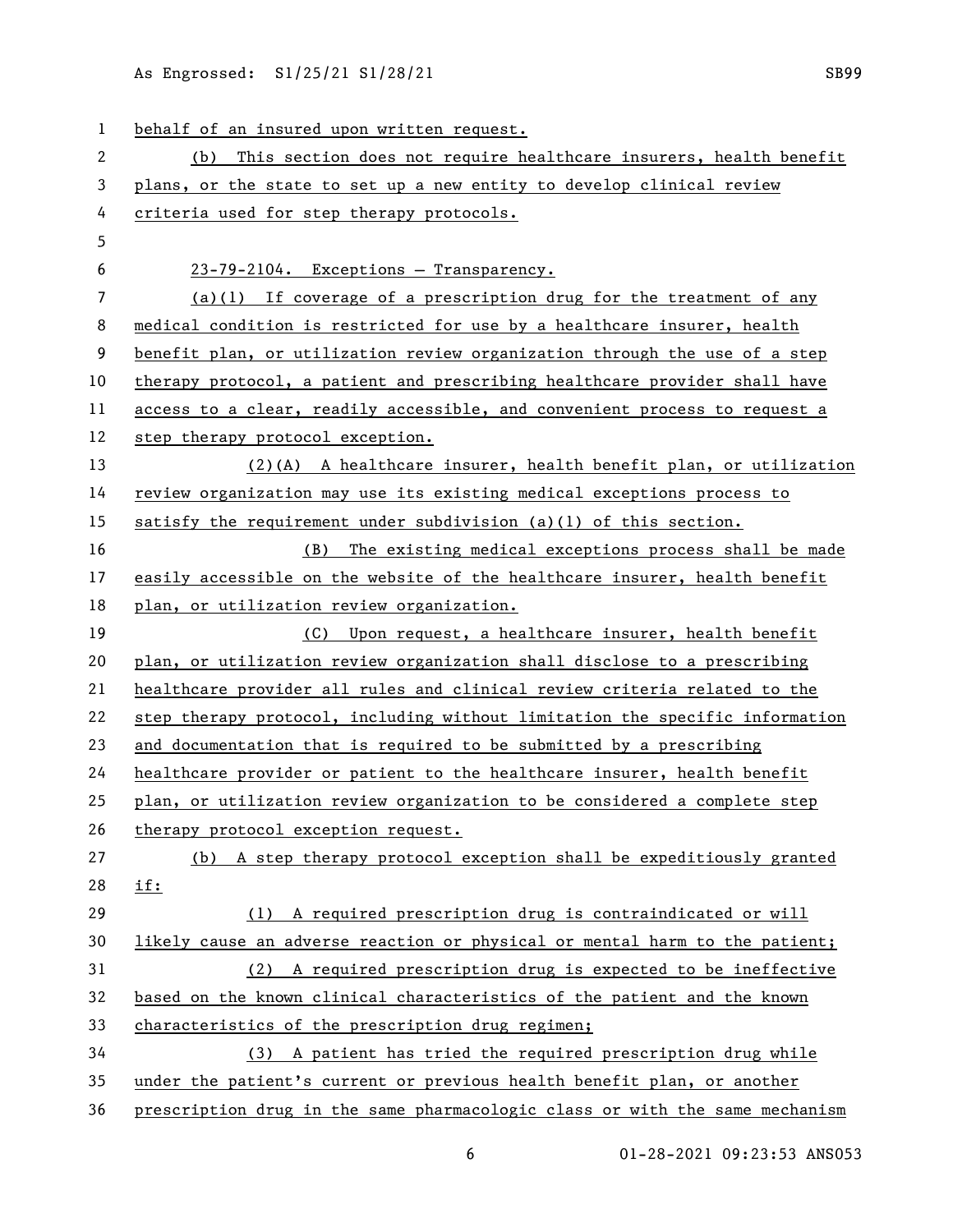As Engrossed: S1/25/21 S1/28/21 SESP9

| 1  | of action and the prescription drug was discontinued due to lack of efficacy  |
|----|-------------------------------------------------------------------------------|
| 2  | or effectiveness, diminished effect, or an adverse event;                     |
| 3  | (4) A required prescription drug is not in the best interest of               |
| 4  | the patient, based on medical necessity; or                                   |
| 5  | (5) A patient is stable on a prescription drug selected by the                |
| 6  | patient's healthcare provider for the medical condition under consideration   |
| 7  | while on a current or previous health benefit plan.                           |
| 8  | $(c)(1)$ The healthcare insurer, health benefit plan, or utilization          |
| 9  | review organization shall grant or deny a request for a step therapy protocol |
| 10 | exception within seventy-two (72) hours of receiving the request.             |
| 11 | In cases in which exigent circumstances exist, the<br>(2)                     |
| 12 | healthcare insurer, health benefit plan, or utilization review organization   |
| 13 | shall grant or deny the request within twenty-four (24) hours of receiving    |
| 14 | the request.                                                                  |
| 15 | $(d)(1)$ A patient covered by a healthcare insurer under a health             |
| 16 | benefit plan may appeal the denial of a request for a step therapy protocol   |
| 17 | exception.                                                                    |
| 18 | The health benefit plan shall grant or deny the appeal<br>(2)                 |
| 19 | within seventy-two (72) hours of receiving the appeal.                        |
| 20 | (3) In cases in which exigent circumstances exist, the health                 |
| 21 | benefit plan shall grant or deny the appeal within twenty-four (24) hours of  |
| 22 | receiving the appeal.                                                         |
| 23 | (e) If a response by a healthcare insurer, health benefit plan, or            |
| 24 | utilization review organization is not received within the time allotted      |
| 25 | under this section, the request for a step therapy protocol exception or the  |
| 26 | appeal of a denial of such a request shall be deemed granted.                 |
| 27 | $(f)(1)$ If a request for a step therapy protocol exception is                |
| 28 | incomplete or additional clinically relevant information is required, a       |
| 29 | healthcare insurer, health benefit plan, or utilization review organization   |
| 30 | shall notify the prescribing healthcare provider within seventy-two (72)      |
| 31 | hours of submission, or twenty-four (24) hours in exigent circumstances, of   |
| 32 | the additional or clinically relevant information that is required in order   |
| 33 | to approve or deny the step therapy protocol exception request or appeal as   |
| 34 | described under subdivision (a)(1) of this section.                           |
| 35 | (2) Once the requested information is submitted, the applicable               |
| 36 | time period to grant or deny a step therapy protocol exception request or     |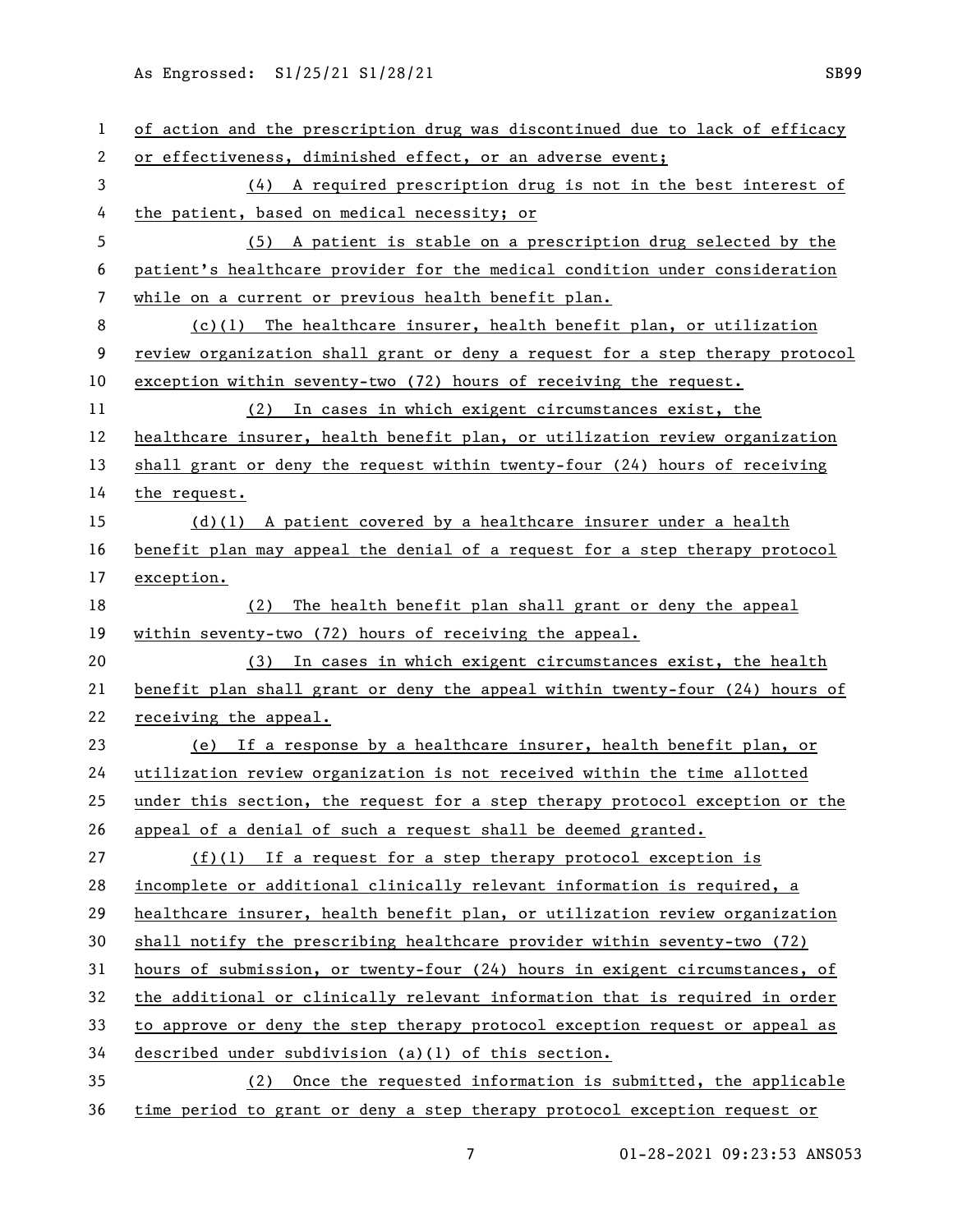| 1  | appeal shall apply.                                                           |
|----|-------------------------------------------------------------------------------|
| 2  | (3) If a determination or notice of incomplete or clinically                  |
| 3  | relevant information by a healthcare insurer, health benefit plan, or         |
| 4  | utilization review organization is not received by the prescribing healthcare |
| 5  | provider within the time allotted, the step therapy protocol exception or     |
| 6  | appeal shall be deemed granted.                                               |
| 7  | In the event of a denial, a healthcare insurer, health<br>(4)                 |
| 8  | benefit plan, or utilization review organization shall inform the patient of  |
| 9  | a potential appeal process.                                                   |
| 10 | (g) Upon the granting of a step therapy protocol exception, a                 |
| 11 | healthcare insurer, health benefit plan, or utilization review organization   |
| 12 | shall authorize coverage for the prescription drug prescribed by the          |
| 13 | patient's treating healthcare provider.                                       |
| 14 | This section shall not be construed to prevent:<br>(h)                        |
| 15 | (1) A healthcare insurer, a health benefit plan, or a                         |
| 16 | utilization review organization from requiring:                               |
| 17 | (A) A patient to try a generic equivalent or                                  |
| 18 | interchangeable biological product unless such a requirement meets § 23-79-   |
| 19 | 2104(b) pursuant to a step therapy protocol exception request submitted under |
| 20 | $\S$ 23-79-2104(b); or                                                        |
| 21 | (B) A pharmacist to effect substitutions of prescription                      |
| 22 | drugs consistent with $\S$ 17-92-503; or                                      |
| 23 | (2) A healthcare provider from prescribing a prescription drug                |
| 24 | that is determined to be medically necessary.                                 |
| 25 |                                                                               |
| 26 | 23-79-2105. Applicability.                                                    |
| 27 | This subchapter applies to a group health benefit plan or offered in          |
| 28 | connection with a group health plan that provides coverage of a prescription  |
| 29 | drug under a policy that meets the definition of a medication step therapy    |
| 30 | protocol whether or not the policy is described as a step therapy protocol.   |
| 31 |                                                                               |
| 32 | SECTION 3. Arkansas Code § $23-99-1103(15)(A)$ , concerning the               |
| 33 | definition of "prior authorization" under the Prior Authorization             |
| 34 | Transparency Act, is amended to read as follows:                              |
| 35 | (15)(A) "Prior authorization" means the process by which a                    |
| 36 | utilization review entity determines the medical necessity of an otherwise    |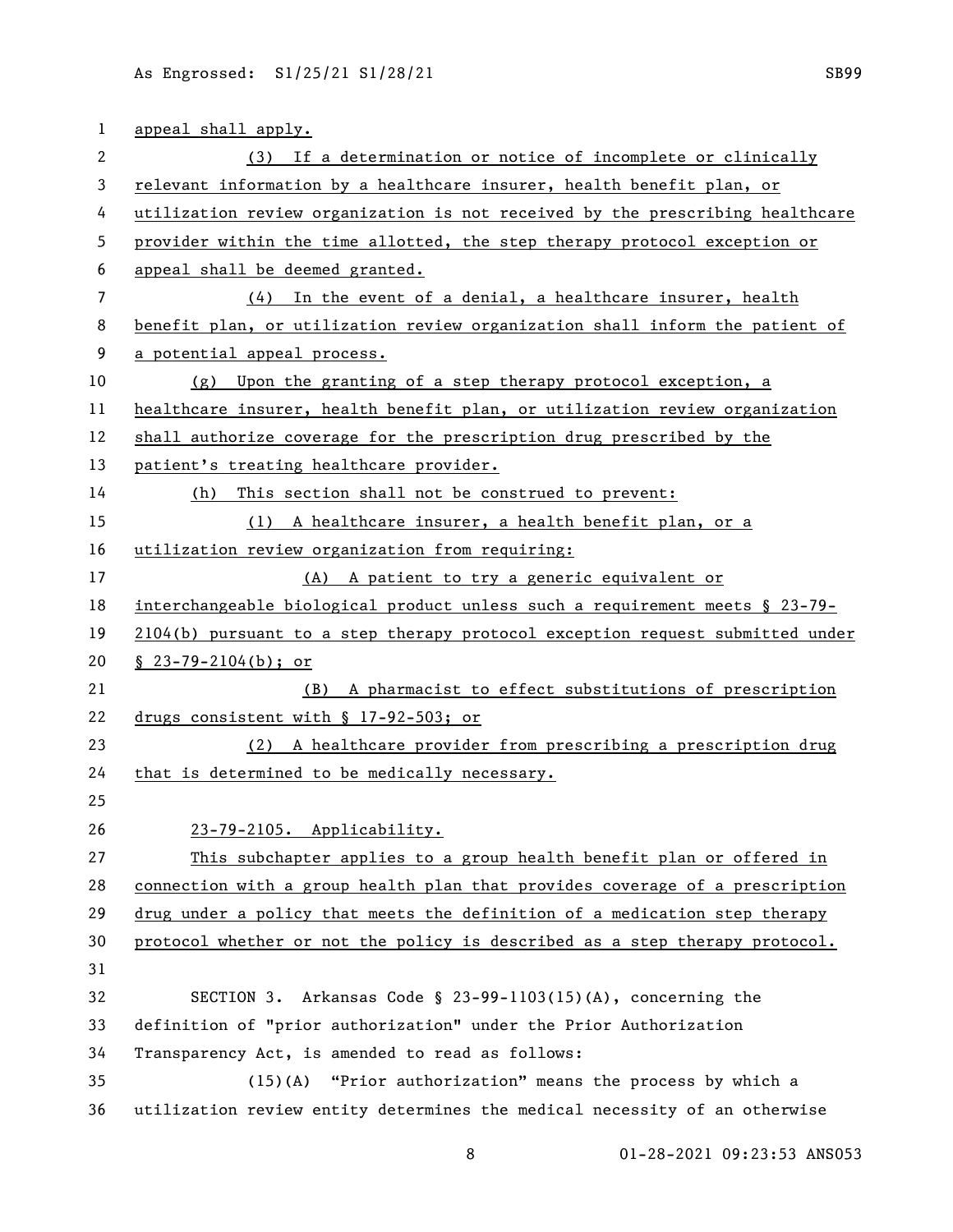As Engrossed: S1/25/21 S1/28/21 Settleman and the SB99 SB99

 covered healthcare service before the healthcare service is rendered, including without limitation preadmission review, pretreatment review, 3 utilization review, case management, and fail first protocol, and step 4 therapy. SECTION 4. Arkansas Code § 23-99-1103(17), concerning the definition of "step therapy" under the Prior Authorization Transparency Act, is repealed. (17) "Step therapy" means a protocol requiring that a subscriber shall not be allowed coverage of a prescription drug ordered by the subscriber's healthcare provider until other less expensive drugs have been 12 tried; SECTION 5. Arkansas Code § 23-99-1114 is amended to read as follows: 23-99-1114. Limitations on step therapy — Definition. (a) If a utilization review entity has required a healthcare provider 17 to utilize step therapy for a specific prescription drug for a subscriber, 18 the utilization review entity shall not require the healthcare provider to 19 utilize step therapy a second time for that same prescription drug, even 20 though the utilization review entity or healtheare insurer may change its prescribed drug formulary or change to a new or different pharmacy benefits manager or utilization review entity. (b) In order to ensure compliance with this section, if a healthcare insurer or utilization review entity changes its pharmacy benefits manager, 25 the healthcare insurer or utilization review entity shall provide the new pharmacy benefits manager with adequate historical claims data to identify all subscribers who have been required to utilize step therapy and the 28 results of that step therapy.  $\left\{ \mathrm{e}\right\}$  Except as provided in subsection (d) of this section, notwithstanding subsection (a) of this section, a utilization review entity 31 may require the utilization of step therapy if: (1) A new drug has been introduced to treat the patient's condition or an existing therapy is considered clinically appropriate for treatment of the patient's condition; or (2) The patient's medical or physical condition has changed substantially since the step therapy was required that makes the use of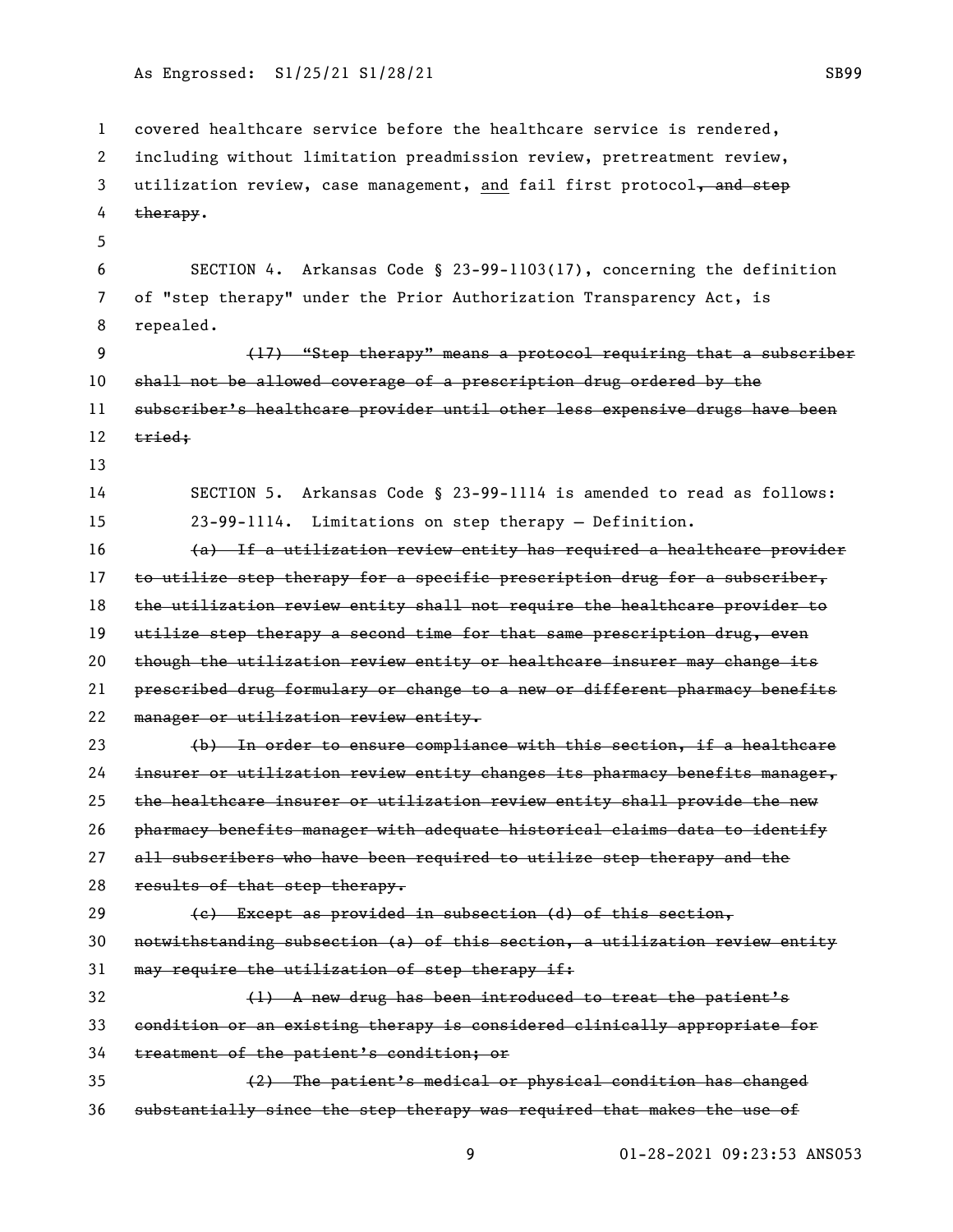repeat step therapy appropriate.  $(d)$  (d)(1) An insurance policy that provides coverage for the treatment of metastatic cancer shall not limit or exclude coverage under the health benefit plan for a drug approved by the United States Food and Drug Administration that is on the prescription drug formulary of the insurance policy by mandating that a covered person with metastatic cancer undergo step therapy unless the preferred drug is consistent with best practices that: 8 (A)(1) Are used for the treatment of metastatic cancer or associated conditions under: 10 (i)(A) The United States Food and Drug Administration- approved indication; or 12 (ii)(B) The National Comprehensive Cancer Network Drugs and Biologics Compendium indication; or 14 (B)(2) Use evidence-based, peer-reviewed, recognized medical literature.  $(2)(b)$  As used in subdivision  $(d)$  (1) subsection (a) of this section, "metastatic cancer" means cancer that has spread from a primary or original site of the cancer to surrounding or nearby tissues, lymph nodes, or other parts of the body. SECTION 6. Arkansas Code § 23-99-1115(c)(1), concerning the process for appealing adverse determination and restriction or denial of healthcare service, is amended to read as follows: (c)(1) When a healthcare service for the treatment or diagnosis of any 25 medical condition is restricted or denied in favor of step therapy or a fail first protocol preferred by the utilization review entity, the subscriber's healthcare provider shall have access to a clear and convenient process to expeditiously request an override of that restriction or denial from the utilization review entity or healthcare insurer. SECTION 7. TEMPORARY LANGUAGE. DO NOT CODIFY. Rules. (a) The *Insurance Commissioner* shall promulgate rules necessary to implement Section 2 of this act. (b)(1) When adopting the initial rules to implement Section 2 of this act, the final rule shall be filed with the Secretary of State for adoption under § 25-15-204(f):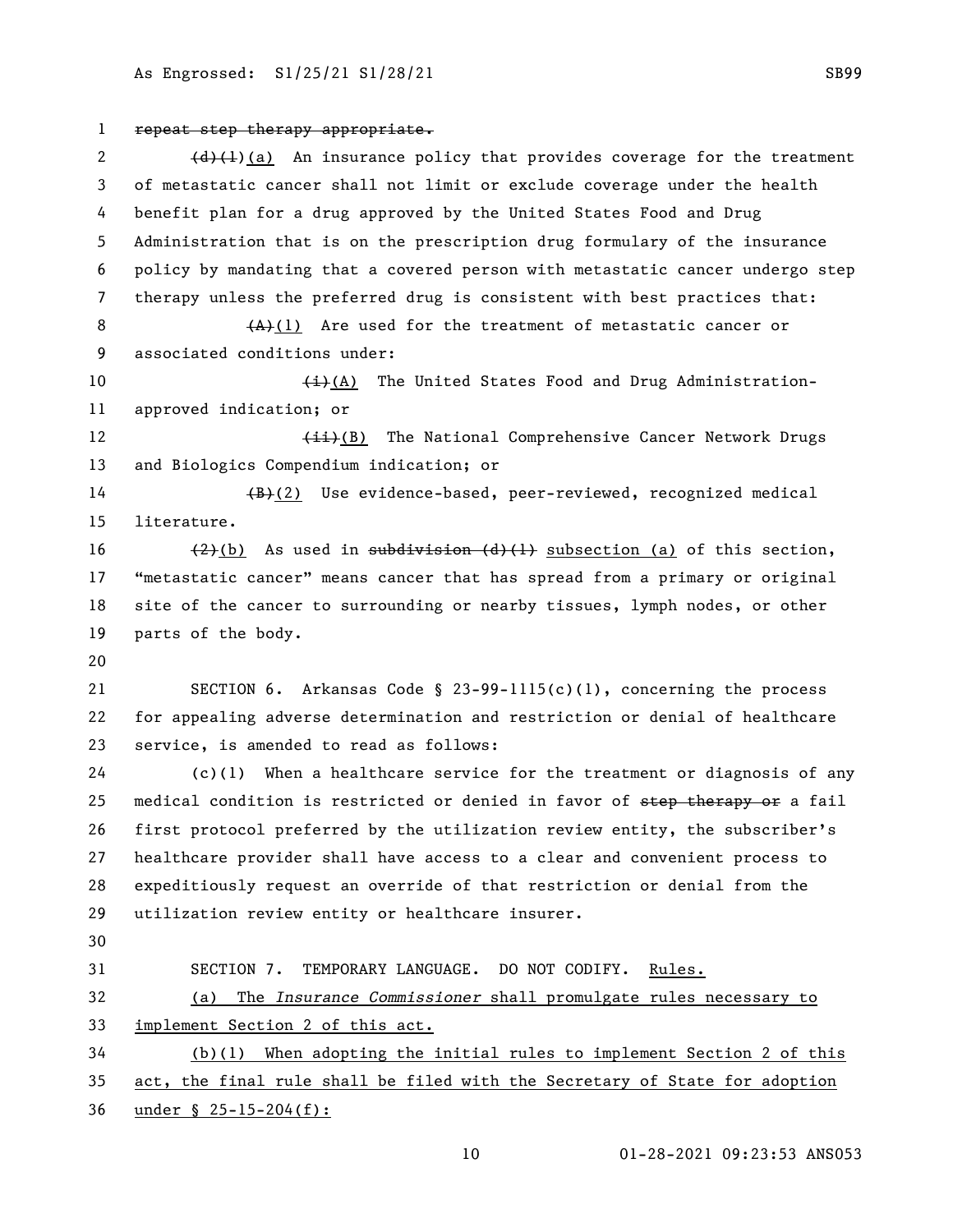(A) On or before January 1, 2022; or (B) If approval under § 10-3-309 has not occurred by January 1, 2022, as soon as practicable after approval under § 10-3-309. (2) The *commissioner* shall file the proposed rule with the Legislative Council under § 10-3-309(c) sufficiently in advance of January 1, 2022, so that the Legislative Council may consider the rule for approval before January 1, 2022. SECTION 8. DO NOT CODIFY. Effective date. Section 2 of this act is effective on and after January 1, 2022. */s/Bledsoe* APPROVED: 2/10/21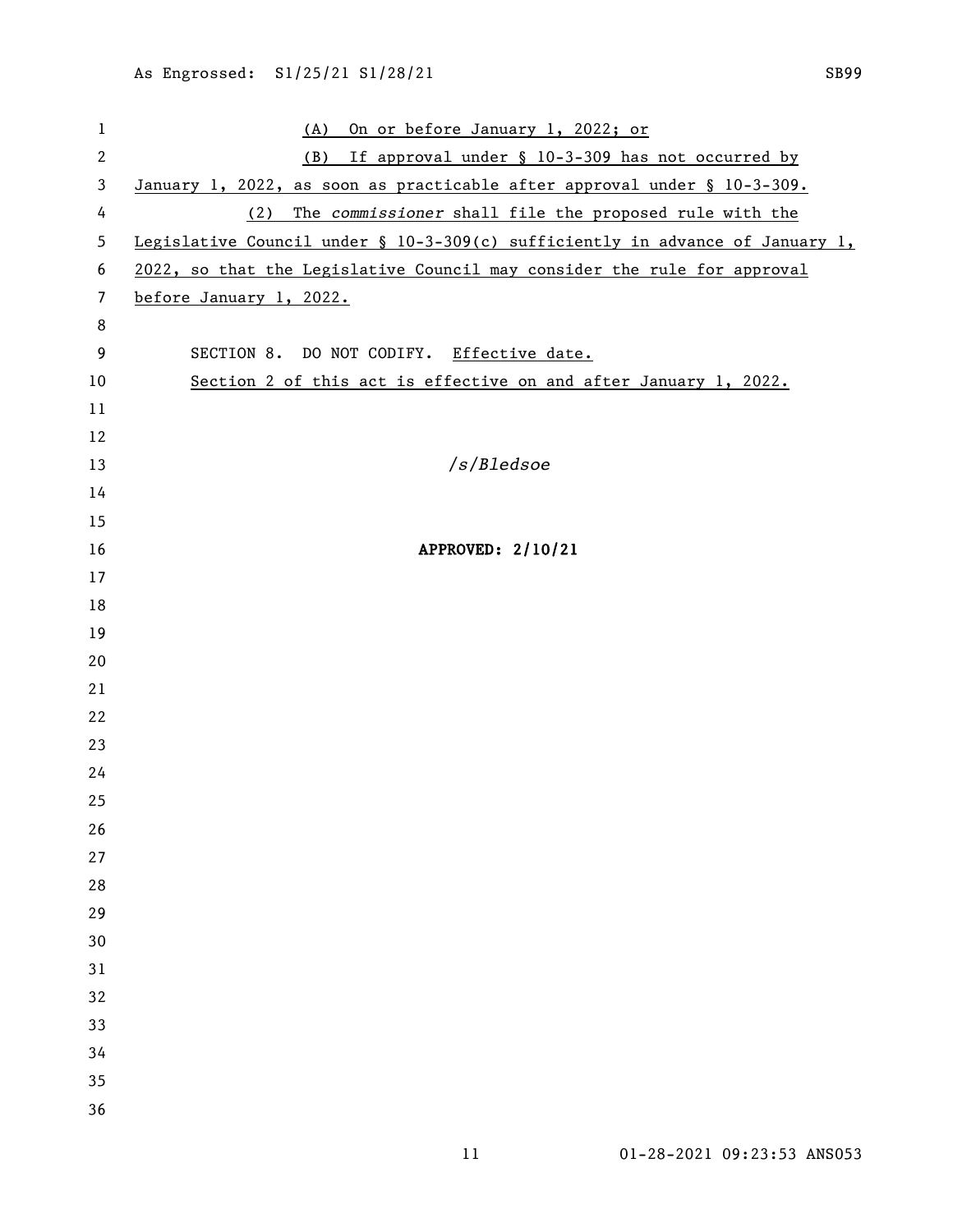**Stricken language would be deleted from and underlined language would be added to present law. Act 645 of the Regular Session**

| $\mathbf{1}$ | <b>State of Arkansas</b><br>A Bill                                                                                                               |                                                        |
|--------------|--------------------------------------------------------------------------------------------------------------------------------------------------|--------------------------------------------------------|
| 2            | 93rd General Assembly                                                                                                                            |                                                        |
| 3            | Regular Session, 2021                                                                                                                            | <b>SENATE BILL 446</b>                                 |
| 4            |                                                                                                                                                  |                                                        |
| 5            | By: Senator Bledsoe                                                                                                                              |                                                        |
| 6            | By: Representative Vaught                                                                                                                        |                                                        |
| 7            |                                                                                                                                                  |                                                        |
| 8            | For An Act To Be Entitled                                                                                                                        |                                                        |
| 9            | AN ACT TO CLARIFY THE APPLICABILITY OF STEP THERAPY                                                                                              |                                                        |
| 10           | PROTOCOLS; TO AMEND THE DEFINITION OF "HEALTH BENEFIT                                                                                            |                                                        |
| 11           | PLAN" TO INCLUDE INDIVIDUAL QUALIFIED HEALTH                                                                                                     |                                                        |
| 12           | INSURANCE PLANS; AND FOR OTHER PURPOSES.                                                                                                         |                                                        |
| 13           |                                                                                                                                                  |                                                        |
| 14           |                                                                                                                                                  |                                                        |
| 15           | <b>Subtitle</b>                                                                                                                                  |                                                        |
| 16           | TO CLARIFY THE APPLICABILITY OF STEP                                                                                                             |                                                        |
| 17           | THERAPY PROTOCOLS; AND TO AMEND THE                                                                                                              |                                                        |
| 18           | DEFINITION OF "HEALTH BENEFIT PLAN" TO                                                                                                           |                                                        |
| 19           | INCLUDE INDIVIDUAL QUALIFIED HEALTH                                                                                                              |                                                        |
| 20           | INSURANCE PLANS.                                                                                                                                 |                                                        |
| 21           |                                                                                                                                                  |                                                        |
| 22           |                                                                                                                                                  |                                                        |
| 23           | BE IT ENACTED BY THE GENERAL ASSEMBLY OF THE STATE OF ARKANSAS:                                                                                  |                                                        |
| 24<br>25     |                                                                                                                                                  |                                                        |
| 26           | SECTION 1. Arkansas Code § 23-79-2102(4), as enacted by Acts 2021, No.<br>97, and concerning the definition of "health benefit plan" used in the |                                                        |
| 27           | regulation of step therapy protocols, is amended to read as follows:                                                                             |                                                        |
| 28           | (4)(A)                                                                                                                                           | "Health benefit plan" means an individual, blanket, or |
| 29           | any group plan, policy, or contract for healthcare services issued, renewed,                                                                     |                                                        |
| 30           | or extended in this state by a healthcare insurer, health maintenance                                                                            |                                                        |
| 31           | organization, hospital medical service corporation, or self-insured                                                                              |                                                        |
| 32           | governmental or church plan in this state.                                                                                                       |                                                        |
| 33           | "Health benefit plan" includes:<br>(B)                                                                                                           |                                                        |
| 34           | (i)                                                                                                                                              | Indemnity and managed care plans; and                  |
| 35           |                                                                                                                                                  | (ii) Plans providing health benefits to state and      |
| 36           | public school employees under § 21-5-401 et seq.; and                                                                                            |                                                        |